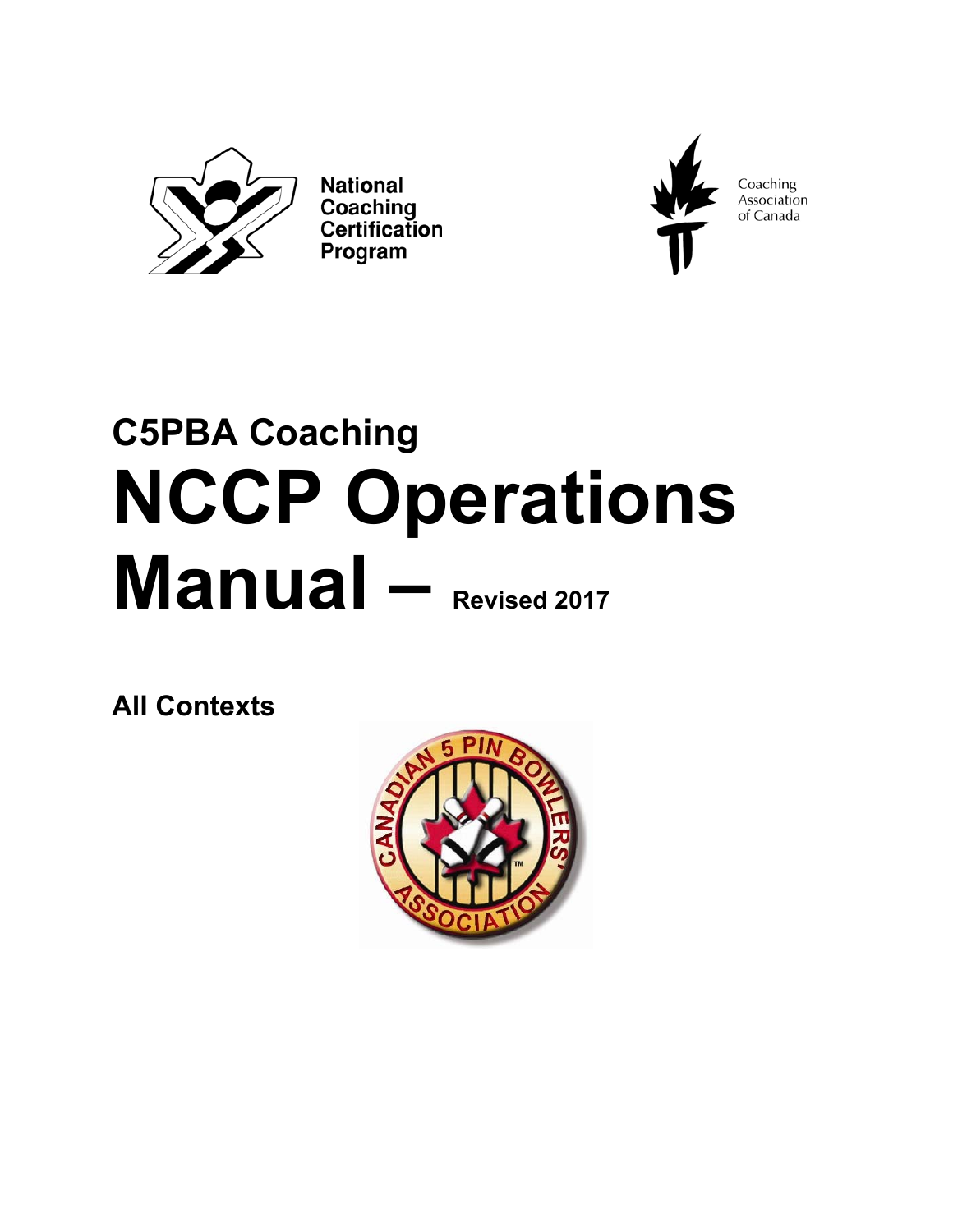

© This document is copyrighted by the Coaching Association of Canada (2011) and its licensors. All rights reserved. Printed in Canada.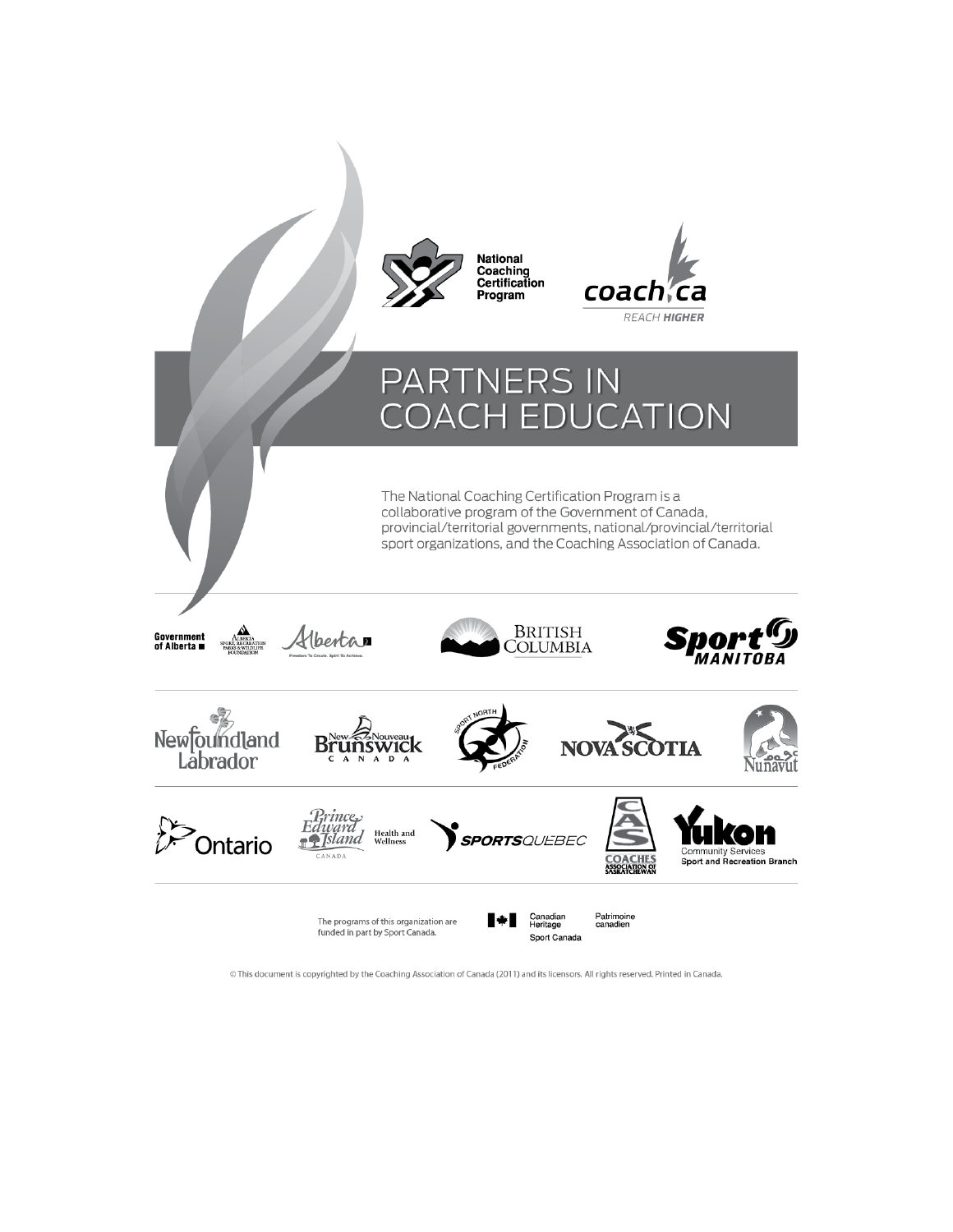## **Table of Contents**

| Page |
|------|
|      |
|      |
|      |
|      |
|      |
|      |
|      |
|      |
|      |
|      |
|      |
|      |
|      |
|      |
|      |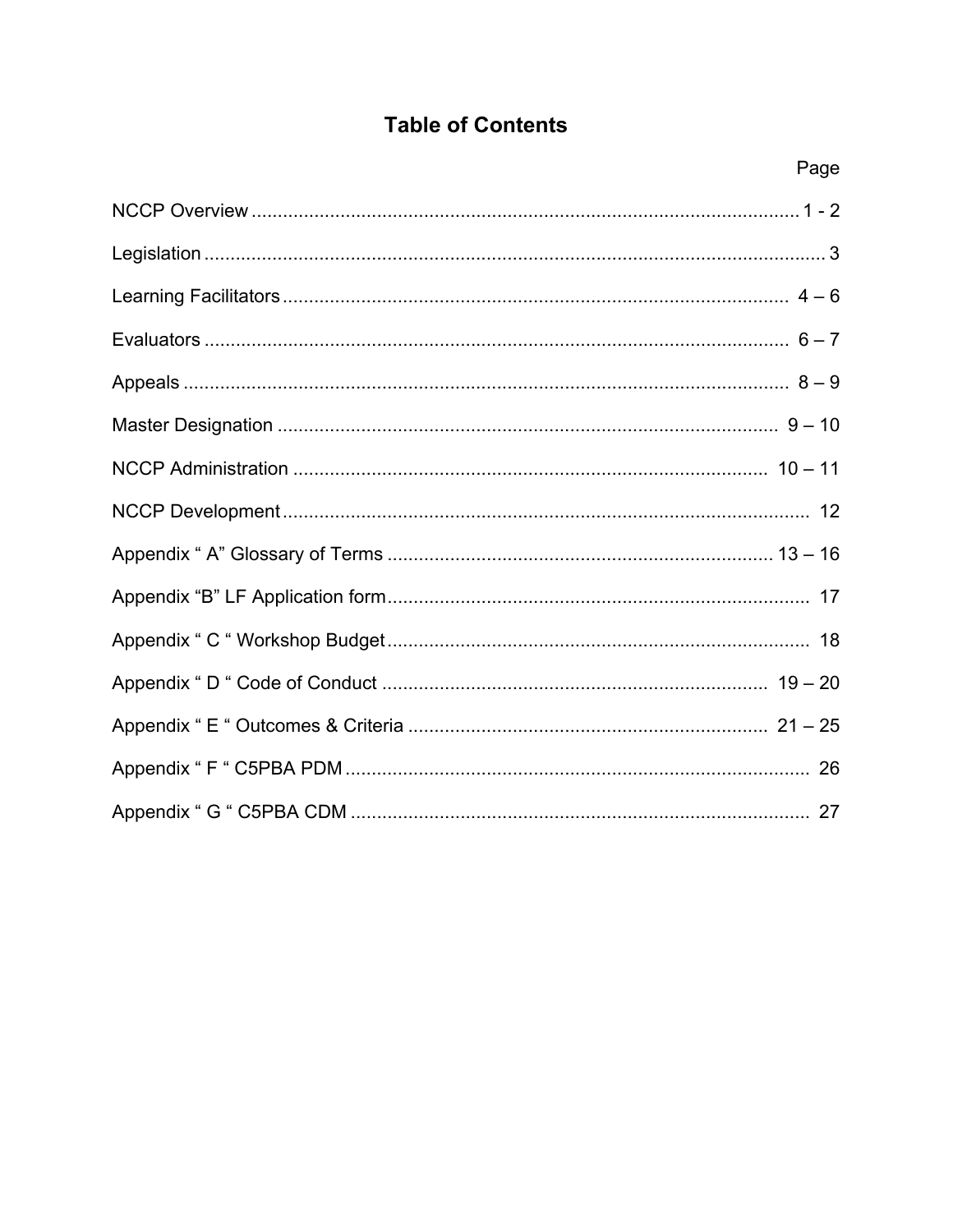

#### **Summary**

The NCCP evaluation project, conducted from 1994-96, recommended that the NCCP transition to a competency-based approach. A major redevelopment of the program began in 1997. The elements that formed the cornerstones of the new program included a new classification of coaches, updated teaching methods and coach evaluation.

Key improvements that are being made include:

 placing a greater emphasis on coach abilities; certification will be based on a proven ability **to do** versus simply **to know.**

 a structure for the program that is able to accommodate differences between sports, types of coaches, and environments in which coaches work.

#### **Definition of NCCP Certification**

Certification is a designation given to a coach who has achieved and/or demonstrated coaching performance to a certain set of standards. To be certified within the NCCP, a coach must show that he/she is able to:

 perform a particular job or accomplish a series of tasks deemed important and relevant to his or her sport and to the type of certification he or she is seeking within the NCCP structure do so within a particular framework of ethical practice.

 To be certified, a coach must accept and agree to comply with the NCCP Code of Conduct (or Code of Ethics)

#### **A new structure for the NCCP**

 The NCCP is in the process of changing from its current structure with five levels (1 to 5) and three components (Theory, Technical, and Practical) to a new structure that is based on the specific context in which coaches generally work in Canada.

#### **THE NEW NCCP STRUCTURE**



#### **What must a coach be able to do?**

Within each context, coaching outcomes are defined by the NSF that clearly outline what the coach must be able to do in order to meet the need of participants in that context.

The following table highlights coaching outcomes th t t b l t d i i t t f

| Outcome<br>Context             | Analyze<br>Performance |   | Practice<br>Plana | Plan Sport<br>Program | Support Athlete<br>in Training | Support Comp.<br>Experience | Manage Prog. | Make Ethical<br>Dedsions |
|--------------------------------|------------------------|---|-------------------|-----------------------|--------------------------------|-----------------------------|--------------|--------------------------|
| <b>Instruction Beginner</b>    | x                      |   |                   |                       | x                              |                             |              | x                        |
| Instruction - Intermediate     | x                      |   | x                 |                       | x                              |                             | x            | x                        |
| Instruction - Advanced         | x                      |   | x                 |                       | x                              |                             | x            | x                        |
|                                |                        |   |                   |                       |                                |                             |              |                          |
| Competition - Introduction     |                        |   |                   | plus any 2 others     | X                              |                             |              | $\mathbf{x}$             |
| Competition - Development      | x                      | i | x                 | x                     | x                              | ŧ<br>x                      | ŧ<br>x       | x                        |
| Competition - High Performance | x                      | ŧ | x                 | i<br>x                | x                              | i<br>x                      | Ĩ<br>x       | i<br>x                   |
|                                |                        |   |                   |                       |                                |                             |              |                          |
| Community Sport - Initiation   |                        |   |                   |                       |                                |                             |              |                          |
| Community Sport - Ongoing      |                        |   |                   |                       |                                |                             |              |                          |

**Program Approval Process** 

Action Plan

es - Criteria and the ting Experiences,<br>Ing Program and<br>Evaluation w and Human Resource mplementation of the SM NCCP<br>Competency Based Coaching

> Formal approval of NSF programs will follow a successful review by a committee of three

 **Design and Monitoring Cycle** 

 The design and monitoring cycle is a road map to assist an NSF in moving<br>it's coach training and certification<br>program toward a competency-based<br>approach. This road map was<br>developed based on the experiences of several pilot

comprising: one CAC consultant not involved in the creation of the curriculum one outside expert named by the NSF

community one outside expert named by Planning and

Evaluation Committee (PEC) representing the learning facilitators-academic community.

NSF program approval is on a context by

#### **Database**

The new NCCP data base tracks the progress of the coach in achieving designated coaching outcomes.

The first contract of the contract of the contract of the contract of the contract of the contract of the contract of the contract of the contract of the contract of the contract of the contract of the contract of the cont

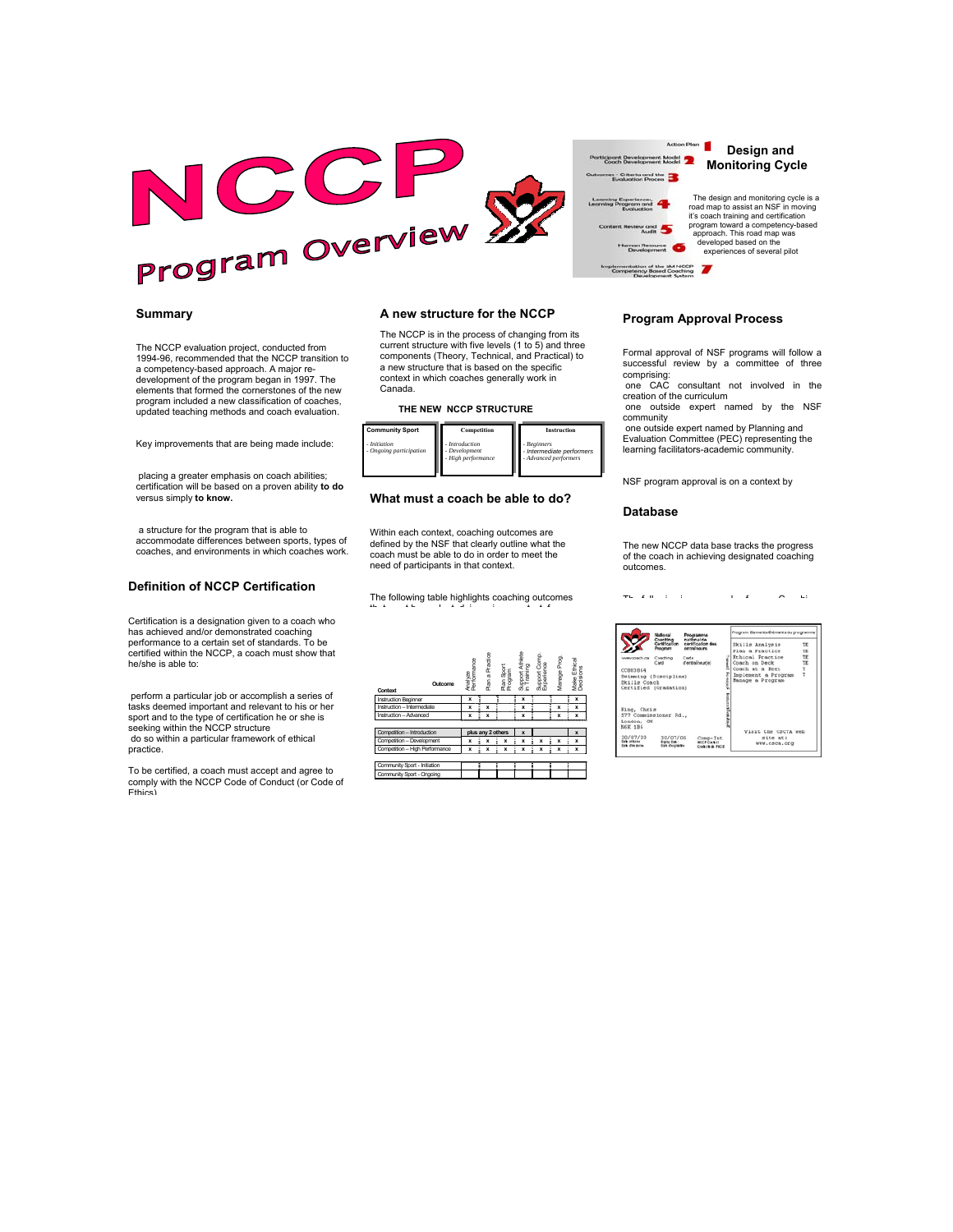#### 1. **NCCP Overview**

- 1.1. C5PBA has develop new coach training programs under the National Coach Certification Program (NCCP) and has develop a plan for Long Term Athlete Development (LTAD). These two initiatives will be integrated to provide a world-class program for developing coaches, instructors and participants to their maximum potential.
- 1.2. The NCCP is a program that helps coaches and instructors develop abilities in certain coaching contexts that are defined by the people who participate in 5-pin bowling in Canada.

#### 1.3. **C5PBA - NCCP operations committee**

- 1.3.1. The C5PBA NCCP operations committee shall oversee and guide the implementation of the NCCP. During the initial development of NCCP and LTAD the C5PBA Technical committee will act as the NCCP operations committee. (The structure of committees must align C5PBA current operational structure)
- 1.3.2. The NCCP operations committee is comprised of
	- 1.3.2.1. C5PBA President
	- 1.3.2.2. C5PBA 2nd Vice President
	- 1.3.2.3. C5PBA Executive Director
	- 1.3.2.4. 3 Committee members at large
- 1.3.3. All geographic regions identified below are best represented by the committee:
	- 1.3.3.1. Maritime Provinces
	- 1.3.3.2. Quebec
	- 1.3.3.3. Ontario
	- 1.3.3.4. Prairies (Sask / Alberta / Manitoba) or Northern Territories
	- 1.3.3.5. British Columbia or Northern Territories
- 1.3.4 The NCCP operations committees mandate is to:
	- 1.3.4.1Facilitate development of NCCP in all coaching contexts
	- 1.3.4.2Facilitate the implementation of NCCP context throughout Canada
	- 1.3.4.3Monitor and enable quality in delivery of NCCP
	- 1.3.4.4Grant and maintain certification

#### 1.4. **Participant Development Model**

- 1.4.1 In 5-pin bowling there are clearly 2 streams in which participants engage in the Sport, Community sport and Competitive Coach
	- 1.4.1.1. The Community stream introduces the basics of 5-pin bowling in a fun, safe and selfesteemed environment
	- 1.4.1.2. The Competitive stream is for athletes in the Competition stream pathway with an aim to at a higher level

#### 1.5. **Coach Development Model**

- 1.5.1.1. Based on C5PBA's CDM, coach education will be developed in two coaching contexts. (Appendix F)
- 1.5.1.2. Community Sport Initiation for Instruction Beginners
- 1.5.1.3. Coach Competitive Introduction
- 1.5.1.4. In 5-pin bowling a coach must be Trained in the Community Coach context or pass the Comp Intro Preparedness Assessment before becoming Certified in the Competitive Coach context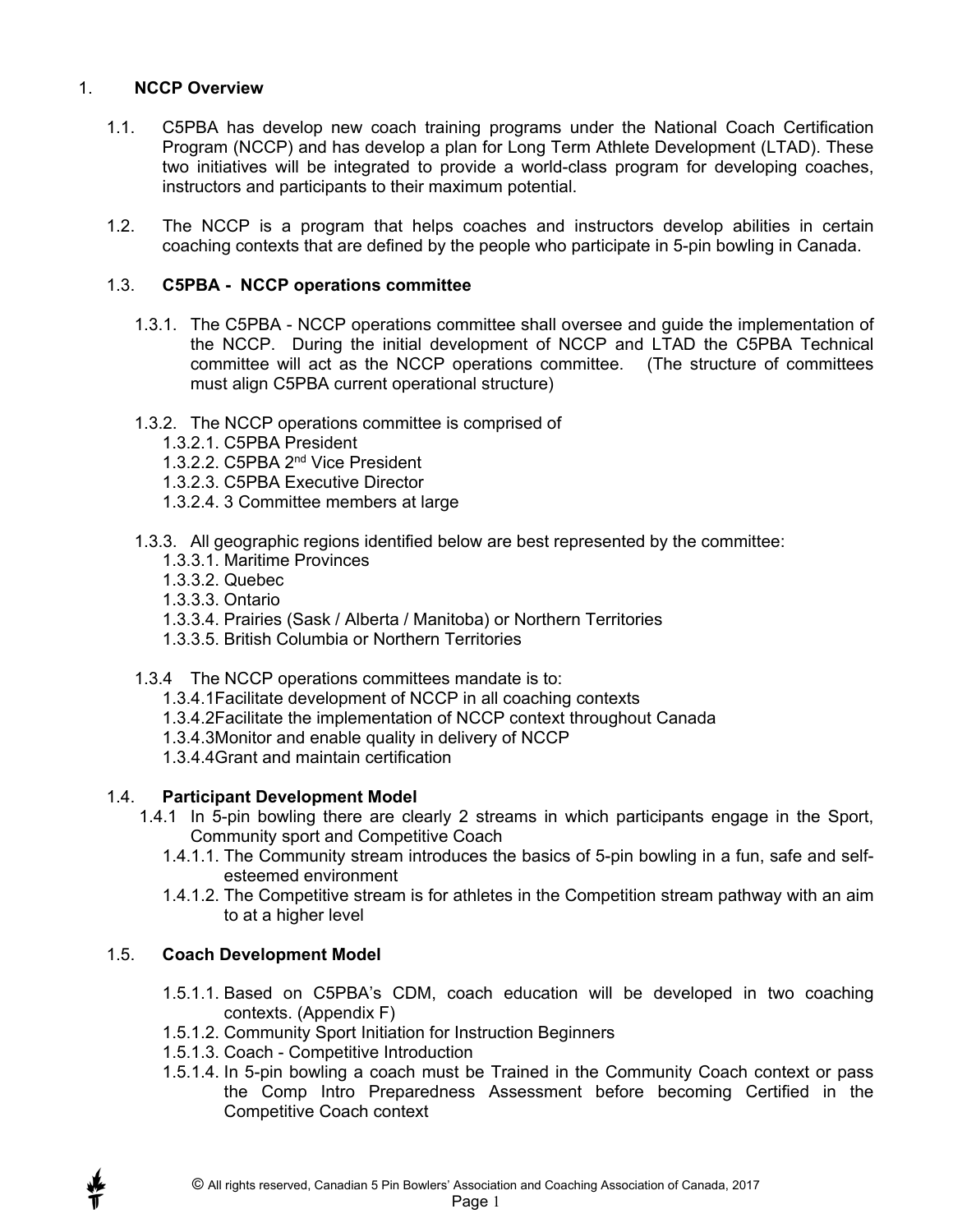#### **1.6 Accreditation Status**

- 1.6.1 Coaches will achieve accreditation status depending on their engagement in the coach education program. These statuses are:
	- 1.6.1.1 Trained Status: Coach has completed all the training requirements in the designated context.
		- *Community Sport Initiation only has 'Trained Status'*
	- 1.6.1.2 Certified Status: Coach has successfully completed all the evaluation requirements in the designated context.

#### **1.7 Coach Training**

- 1.7.1 Coaches must engage in the appropriate training activities or workshops in a designated context.
- 1.7.2 In order to maintain efficiency in the delivery of coach education, training workshops may be:
	- 1.7.2.1 Required as a pre-requisite for engaging in certification or training in other contexts.
- 1.7.3 Coaches entering training must be able to demonstrate bowling skills to a sufficient standard upon entering training

#### 1.8. **Coach Evaluation**

- 1.8.1. Coach certification must involve an evaluation of coaching outcomes within the designated coaching context
- 1.8.2. Successful evaluation in one context does not confer accreditation in another context.
- 1.8.3. Coaches or instructors must be able to demonstrate bowling skills to a sufficient standard upon completing certification.

#### 1.9. **Maintenance of certification**

- 1.9.1. Upon achieving a Certified status in any context, the coach certification will be valid for a period of 5 years. During this 5-year period coaches must engage in the following activities in order to maintain their certification:
	- 1.9.1.1. Remain active as a coach with participants in the designated context
	- 1.9.1.2. Engage in relevant professional development verified by C5PBA
- 1.9.2. Coaches who do not maintain certification will be deemed in-active and must complete the evaluation requirements in the designated context.

#### 1.10. **Challenging Certification**

- 1.10.1. Coaches can challenge the evaluation in any context that they want to achieve certification. Challenging the evaluation will require:
	- 1.10.1.1. An application to a C5PBA qualified Master Evaluator clearly identifying relevant prior learning experience.
	- 1.10.1.2. Completion of the NCCP Make Ethical Decisions Online Evaluation in the designated context
	- 1.10.1.3. Successful completion of the evaluation requirements in the designated context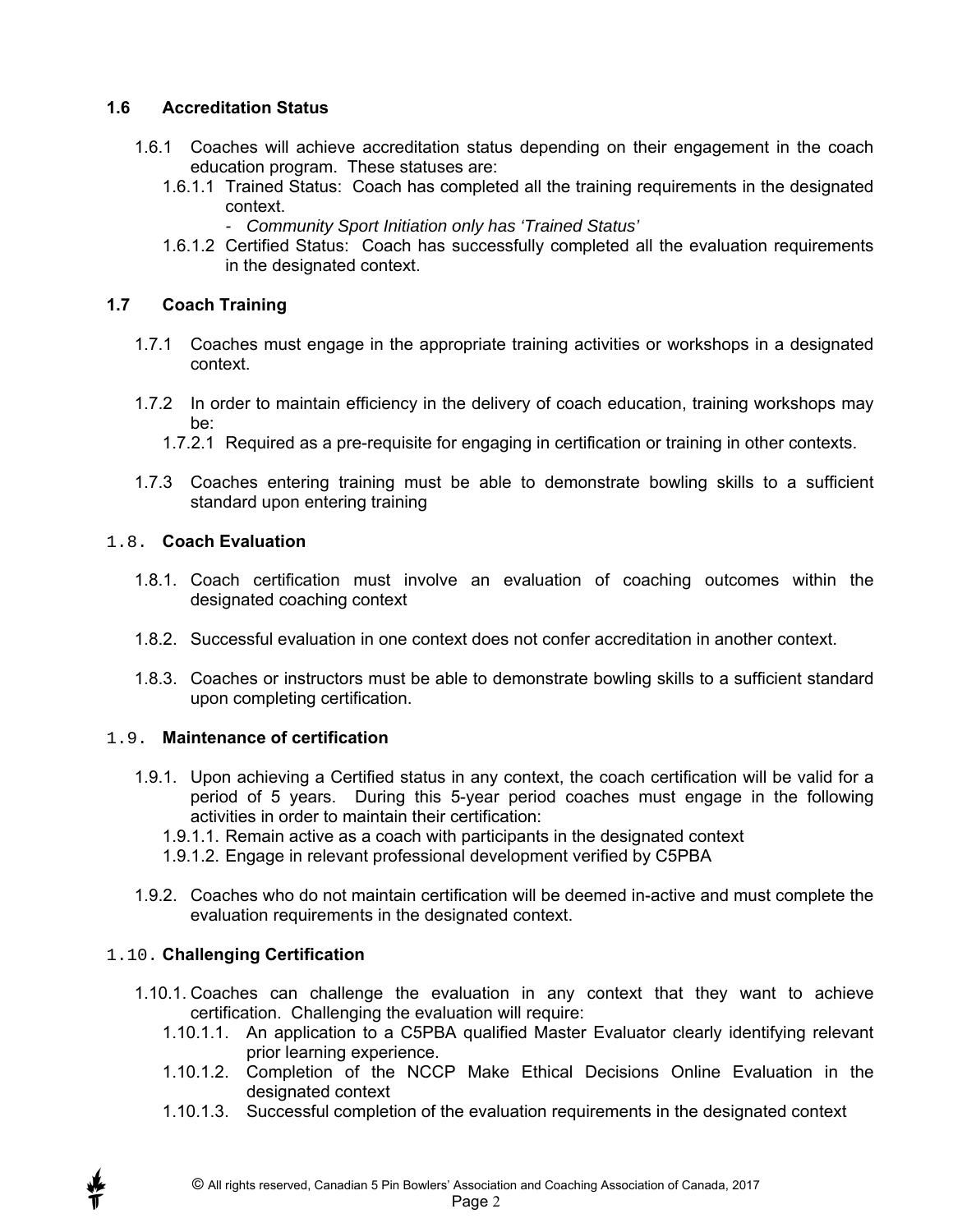#### **Legislation**

- **2.1.** As part of the development of coach education C5PBA must recommend requirements for coaches whose athletes and / or participants compete in competitive tournaments.
- **2.2.** Legislative recommendations are outlined in Table 2.2-A which proposes minimum coach / instructor requirements for 5-pin bowling. Table 2.2-A identifies the year in which these requirements will take affect for the types of competitions and their respective age groups.
	- 2.2.1. All coaches who participate with their athletes in a particular age group at competitions identified must possess the appropriate accreditation.
	- 2.2.2. All Community Coaches must wait six months from the time they are trained in the Community Coach context before they apply for the Competitive Coach context.
	- 2.2.3. A trained Competitive Coach must wait 3 months before applying for evaluation

| Context                 | <b>Community Sport</b><br>- Initiation (CSI)<br>(Children & Youth)                            | <b>Competitive Coach</b>                           | Old Level 1<br><b>Plus</b><br><b>MED</b> module         | Old Level 2<br><b>Plus</b><br><b>On-line MED &amp; Evaluation</b> |
|-------------------------|-----------------------------------------------------------------------------------------------|----------------------------------------------------|---------------------------------------------------------|-------------------------------------------------------------------|
| Participant<br>Group    | - YBC Bowlers<br>- New bowlers                                                                | - Zone / Provincial /<br>National bowlers          | - YBC bowlers<br>- New bowlers<br>- Grass roots bowlers | Zone/Provincial/National<br>bowlers                               |
| Level of<br>Competition | Local/regional<br>competition                                                                 | - Provincial competition<br>- National competition | -Local /regional<br>competition<br>-Grass roots events  | - Provincial competition<br>- National competition                |
| August 2007             | C5PBA adapted 2 coaching streams for 5-pin bowling. Community Coach and the Competitive Coach |                                                    |                                                         |                                                                   |
| Dec 31.<br>2013         |                                                                                               |                                                    | MED module must<br>be completed                         |                                                                   |

#### **NCCP Transition (5-pin bowling) Critical Dates and Certification Requirements**

 Within the above chart, the national coach certification requirements and equivalencies between the old and the new NCCP are noted.

 Provincial/territorial associations determine what coach certification requirements and equivalencies are in place for provincial competitions.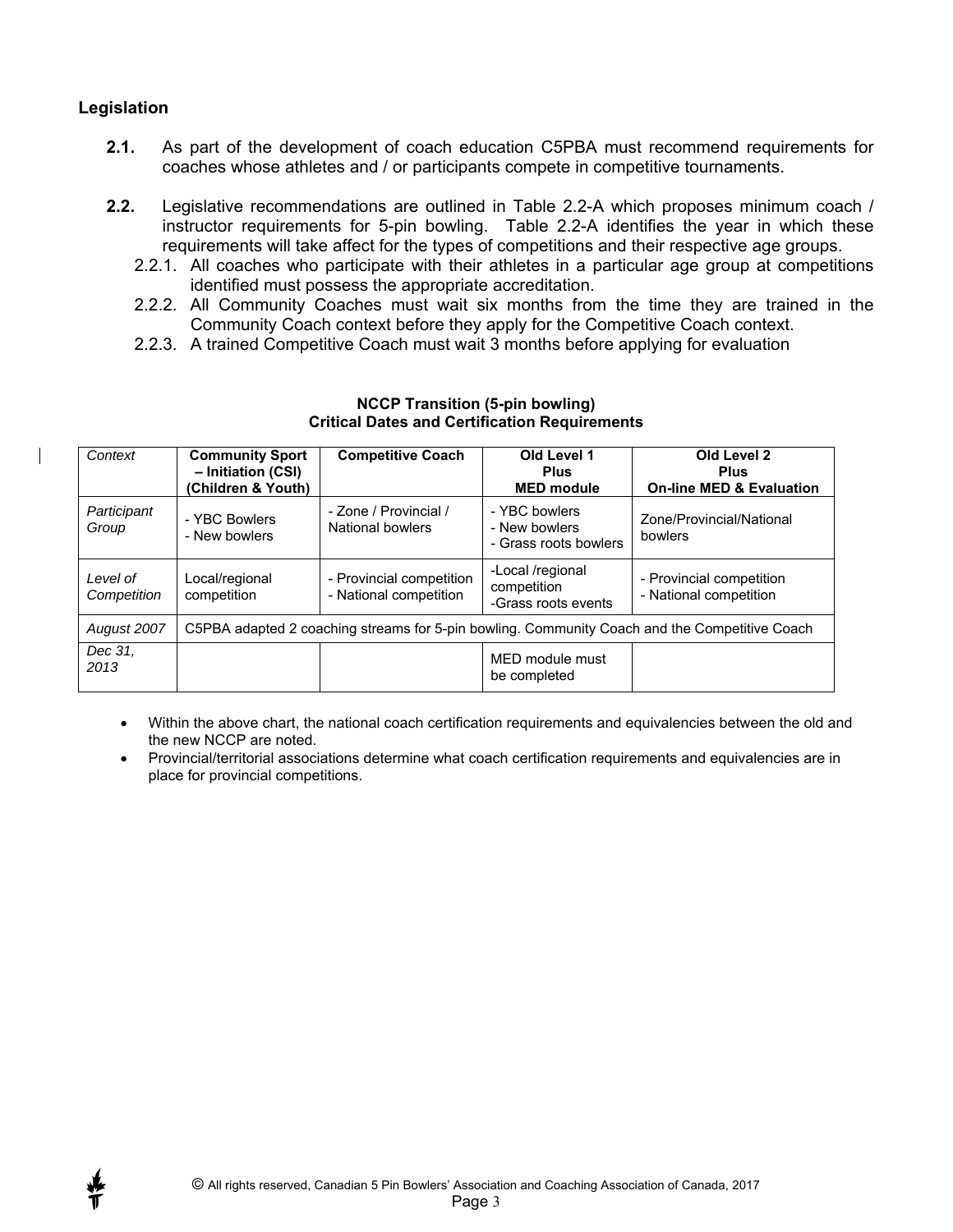#### 3. **Learning Facilitators**

- **3.1.** The role of a learning facilitator is to provide support to coaches in training workshops. The Learning Facilitator must be able to:
	- 3.1.1. Implement an appropriately structured and organized workshop
	- 3.1.2. Facilitate the achievement of outcomes or learning objectives
	- 3.1.3. Display appropriate communication and leadership to enhance coach learning
	- 3.1.4. Manage administrative aspects of the workshop and the NCCP
- **3.2.** The process to become a learning facilitator requires the following steps.
	- 3.2.1. Step 1: Selection
	- 3.2.2. Step 2: Training
	- 3.2.3. Step 3: Practice Delivery
	- 3.2.4. Step 4: Evaluation for Certification (not in Community Sport Initiation)
	- 3.2.5. Step 5: Delivery and Maintaining Certification

#### **3.3. LF Selection**

- 3.3.1. The initial intake of learning facilitators will be made available to all provinces as well as the zones within the provinces.
- 3.3.2. Learning Facilitator qualifications:
	- 3.3.2.1. Must have Level 1 Technical for 5-pin bowling for the Community Coach stream and have Level 2 Technical for 5-pin bowling for the Competitive Coach stream
	- 3.3.2.2. Minimum 5 years actively instructing youth bowlers in the Community Coach Program and 10 years in the Competitive Coach context
	- 3.3.2.3. Currently active in 5-pin bowling
	- 3.3.2.4. Each LF must demonstrate to the National/Provincial Association an expertise in communicating with new coaches
	- 3.3.2.5. To qualify as a LF in the Competitive coach stream they must pass the on-line MED for Comp Intro with 90%
	- 3.3.2.6. LF's MUST attend all modules to become certified
- 3.3.3. Future identification of learning facilitators will be considered to maintain capacity and quality of delivery within Canada
- 3.3.4. Learning facilitators can be nominated by Provincial Associations or make formal application to C5PBA
- 3.3.5. Learning facilitators will be selected based on qualification outlined in 3.3.1 and completion of requisites outlined in the Table 3.3-A: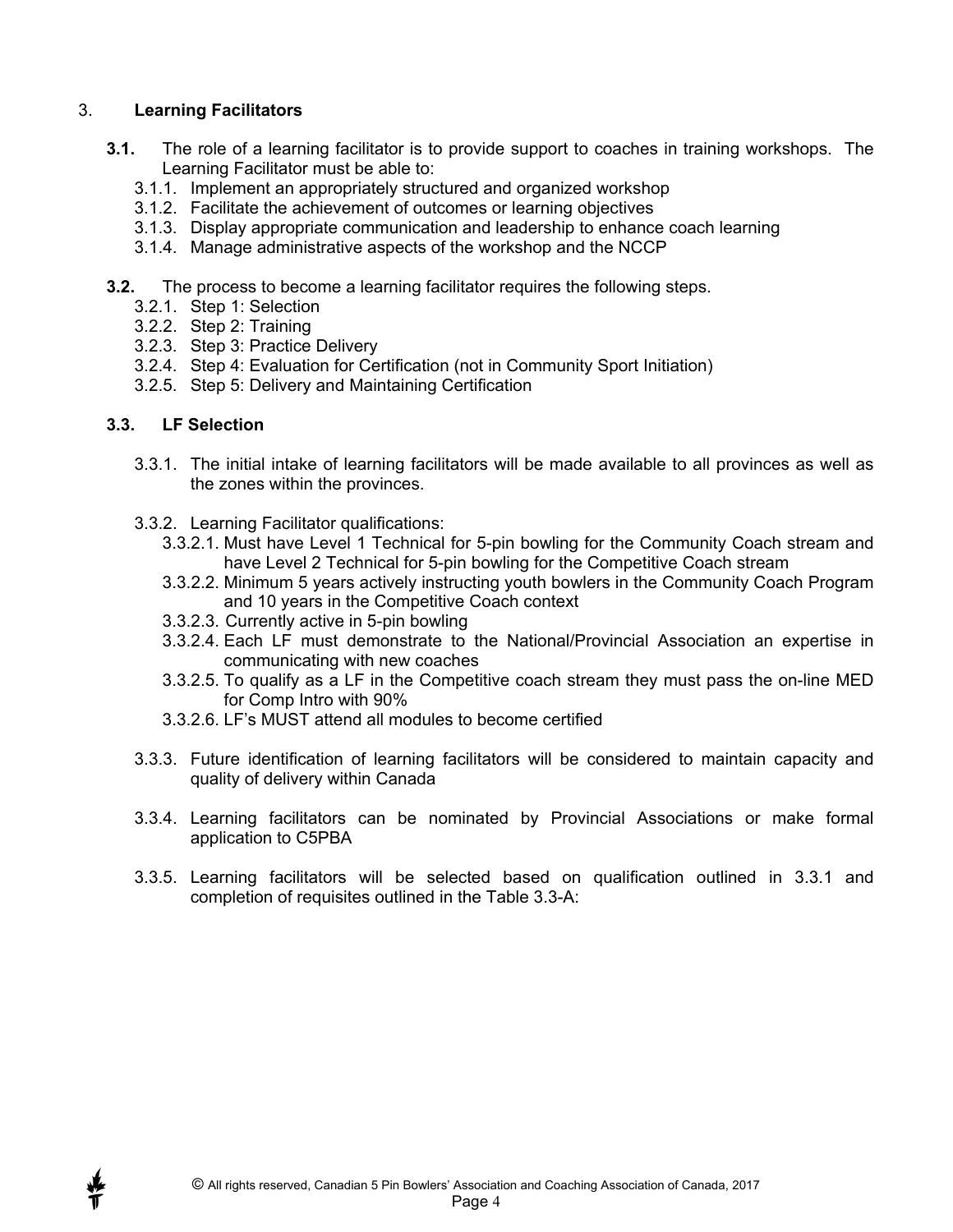#### **3.4. Learning Facilitator Training**

3.4.1. Learning facilitators must complete minimum training requirements as outlined in Table 3.4-A:

| Table 3.4-A: Learning Facilitator Training Modules                                                                                                                                                                              |                                                                                                                                                                                                                                                  |  |  |
|---------------------------------------------------------------------------------------------------------------------------------------------------------------------------------------------------------------------------------|--------------------------------------------------------------------------------------------------------------------------------------------------------------------------------------------------------------------------------------------------|--|--|
| <b>Community Coach</b>                                                                                                                                                                                                          | <b>Competitive Coach</b>                                                                                                                                                                                                                         |  |  |
| Module 1: Introduction<br>Module 2 Setting the Scene<br>Module 3 Planning a practice<br>Module 4 Analyze Performance<br>Module 5 Facility & Equipment safety<br>Module 6 Practice coaching<br>Module 7 Making ethical decisions | Module 1 Setting the scene<br>Module 2 Making ethical decisions<br>Module 3 LTAD & CS4L<br>Module 4 Analyze performance<br>Module 5 Plan a Practice<br>Module 6 Support the bowler in training<br>Module 7 Support the competitive<br>experience |  |  |
| These modules are based on the Coaching Association of Canada's Learning                                                                                                                                                        |                                                                                                                                                                                                                                                  |  |  |
| <b>Facilitator Training Workshop</b>                                                                                                                                                                                            |                                                                                                                                                                                                                                                  |  |  |

- 3.4.2. LFs will achieve trained LF status in a designated context upon:
	- 3.4.2.1. Completing designated modules
	- 3.4.2.2. Fulfilling necessary requisites outlined in 3.3.4.
	- 3.4.2.3. Signing Learning Facilitator Code of Conduct (Appendix C)
- 3.4.3. Learning Facilitator training and updates
	- 3.4.3.1. Workshops will be conducted on a provincial delivery basis
	- **3.4.3.2.** Will occur as province sees fit.

#### **3.5. LF Evaluation for Certification**

- 3.5.1. The evaluation process helps LFs achieve certification by acknowledging the skills they have acquired and, if necessary, identifying the components that need improvement before certification will be granted.
- 3.5.2. Upon completing training, a LF must give a minuimum of 2 workshops with a certified MCD present to receive evaluation.
- 3.5.3. C5PBA will coordinate the date of the workshop with the LF, and the MCD.
- 3.5.4. Evaluation will require the LF to demonstrate his or her skills and knowledge against the minimum standards outlined in Appendix D.
- 3.5.5. After the evaluation, the MCD will debrief the LF and make a recommendation on the evaluation to the C5PBA.
	- 3.5.5.1. Based on recommendation of the MCD the C5PBA reviews evaluation and grants certification. An NCCP registration will be sent to the Coaching Association of Canada.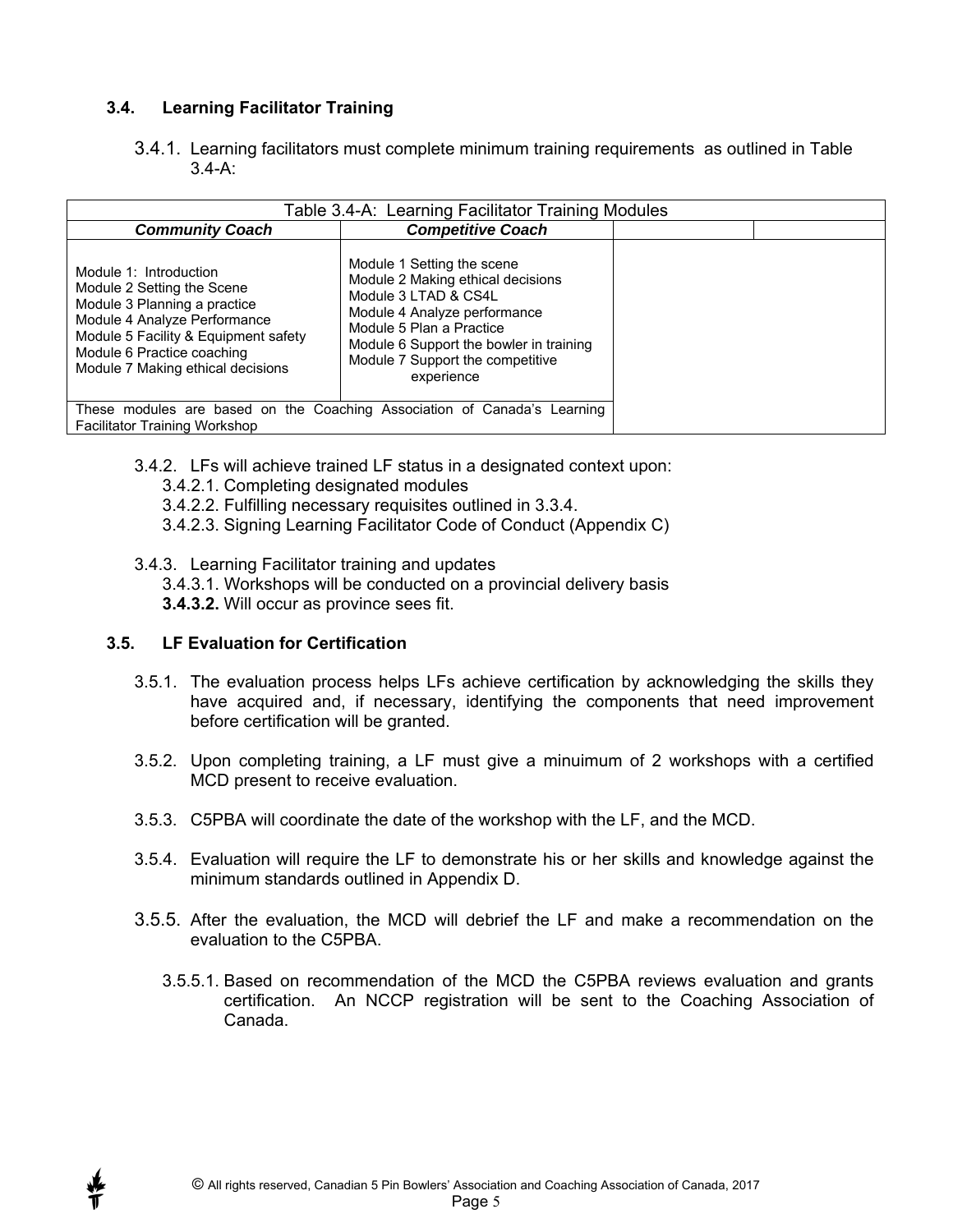#### **3.6. Delivery and Maintaining Certification**

- 3.6.1. Certified LFs will continue delivering workshops within their region.
- 3.6.2. Upon achieving a certified status in any context, the LF's certification will be valid for a period of 5 years. During this 5 year period LFs must engage in the following activities in order to maintain their certification:
	- 3.6.2.1. Must facilitate at least 2 workshops in any C5PBA coaching context
	- 3.6.2.2. Attend at least one Learning Facilitator update.
- 3.6.3. LFs who do not maintain certification will be deemed in-active and must re-engage by codelivering a clinic.

#### 4. **Evaluators**

- **4.1.** The role of an Evaluator is to determine an instructor or coach's ability to demonstrate the achievement of coaching outcomes within a designated context. The evaluator must be able to:
	- 4.1.1. Manage administrative and logistical aspects of the evaluation
	- 4.1.2. Use appropriate observation methods to determine achievement of criterion.
	- 4.1.3. Correctly interpret the verification of evidences to identify evaluation of criterion
	- 4.1.4. Facilitate coach debrief to verify evidences, provide feedback and create an action plan
- **4.2.** The process to become a learning evaluator requires the following steps.
	- 4.2.1. Step 1: Selection
	- 4.2.2. Step 2: Core Training (check for courses available through CAC)
	- 4.2.3. Step 3: Sport Specific Training
	- 4.2.4. Step 4: Evaluation for Certification
	- 4.2.5. Step 5: Delivery and Maintaining Certification

#### **4.3. Evaluator Selection**

- 4.3.1. The initial intake of evaluators will be identified by C5PBA NCCP operations committee based on the following qualifications:
- 4.3.2. Evaluator qualifications:
	- 4.3.2.1. Prior Experience in NCCP or coach education
	- 4.3.2.2. Minimum 10 years actively coaching 5-pin bowling
	- 4.3.2.3. Minimum NCCP level 2 or Competitive Coach
	- 4.3.2.4. Experience in adult education
	- 4.3.2.5. Must pass the on-line MED for Competitive Coach
- 4.3.3. Future identification of evaluators will be considered to maintain capacity and quality of delivery within region
- 4.3.4. Evaluators can be nominated by Provincial Organization or can make formal application to C5PBA

#### **4.4. Evaluator Training**

4.4.1. Evaluators must complete evaluator training workshop based on requirements outlined in the Coaching Association of Canada evaluation toolkit for a designated context

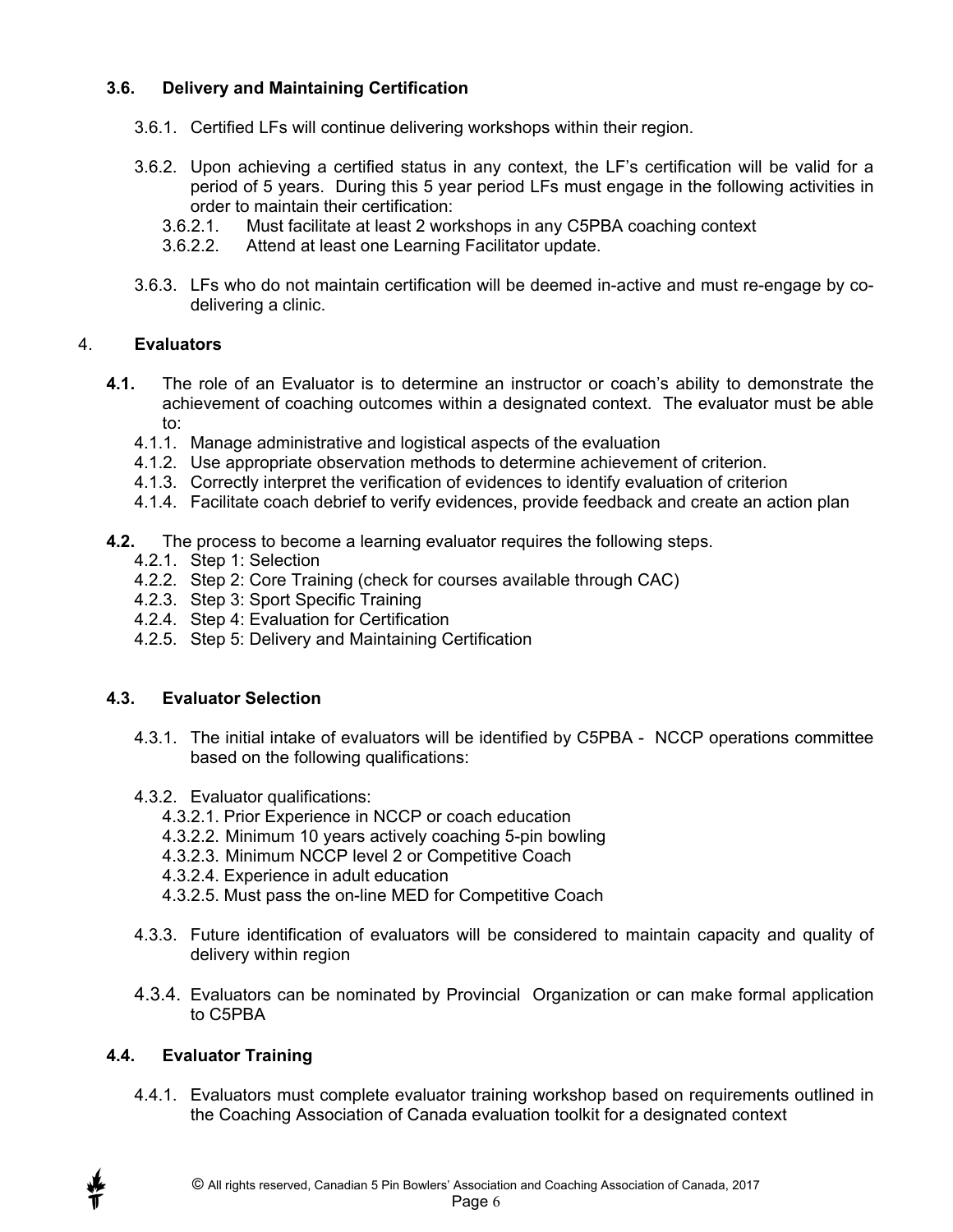- 4.4.2. Evaluators will achieve trained LE status in a designated context upon:
	- 4.4.2.1. Completing designated training workshop
	- 4.4.2.2. Fulfilling necessary requisites outlined in 3.3.4.
	- 4.4.2.3. Signing Learning Facilitator Code of Conduct (Appendix C)
- 4.4.3. Evaluator training and updates
	- 4.4.3.1. Workshops will be conducted on a national delivery basis
	- 4.4.3.2. Will occur a minimum of every two years

#### **4.5. Evaluation for Certification**

- 4.5.1. Only Trained Evaluators as outlined in 4.4.2 can evaluate a coach
- 4.5.2. Trained Evaluators can facilitate a minimum of 2 and a maximum of four evaluations in a designated context as a trained Evaluator.
- 4.5.3. Trained evaluators must submit all documentation for each evaluation to the C5PBA NCCP Operations committee to be reviewed for accuracy and completeness.
- 4.5.4. Trained evaluators will achieve certified status upon engaging in an audit of the evaluation process. Evaluation will require the Evaluator to demonstrate his or her skills and knowledge against the minimum standards outlined in Appendix D. The evaluation process must include a:
	- 4.5.4.1. review of all documents required within the evaluation handbook
	- 4.5.4.2. submission of the instructor/coach portfolio of the coach who was evaluated
	- 4.5.4.3. Video and or observation of coach candidate and Evaluator conducting the debriefing.

#### **4.6. Delivery and Maintaining Certification**

- 4.6.1. Certified Evaluators can grant certified status to coaches within a designated context.
- 4.6.2. Upon achieving a "Certified" status in any context, the Evaluator's certification will be valid for a period of 5 years. During this 5-year period evaluator must engage in the following activities in order to maintain their certification:
	- 4.6.2.1. Must facilitate a minimum of 2 evaluations for certification
	- 4.6.2.2. Must engage in appropriate Professional Development activities
- 4.6.3. Evaluators who do not maintain certification will be deemed in-active and must re-engage in an evaluation.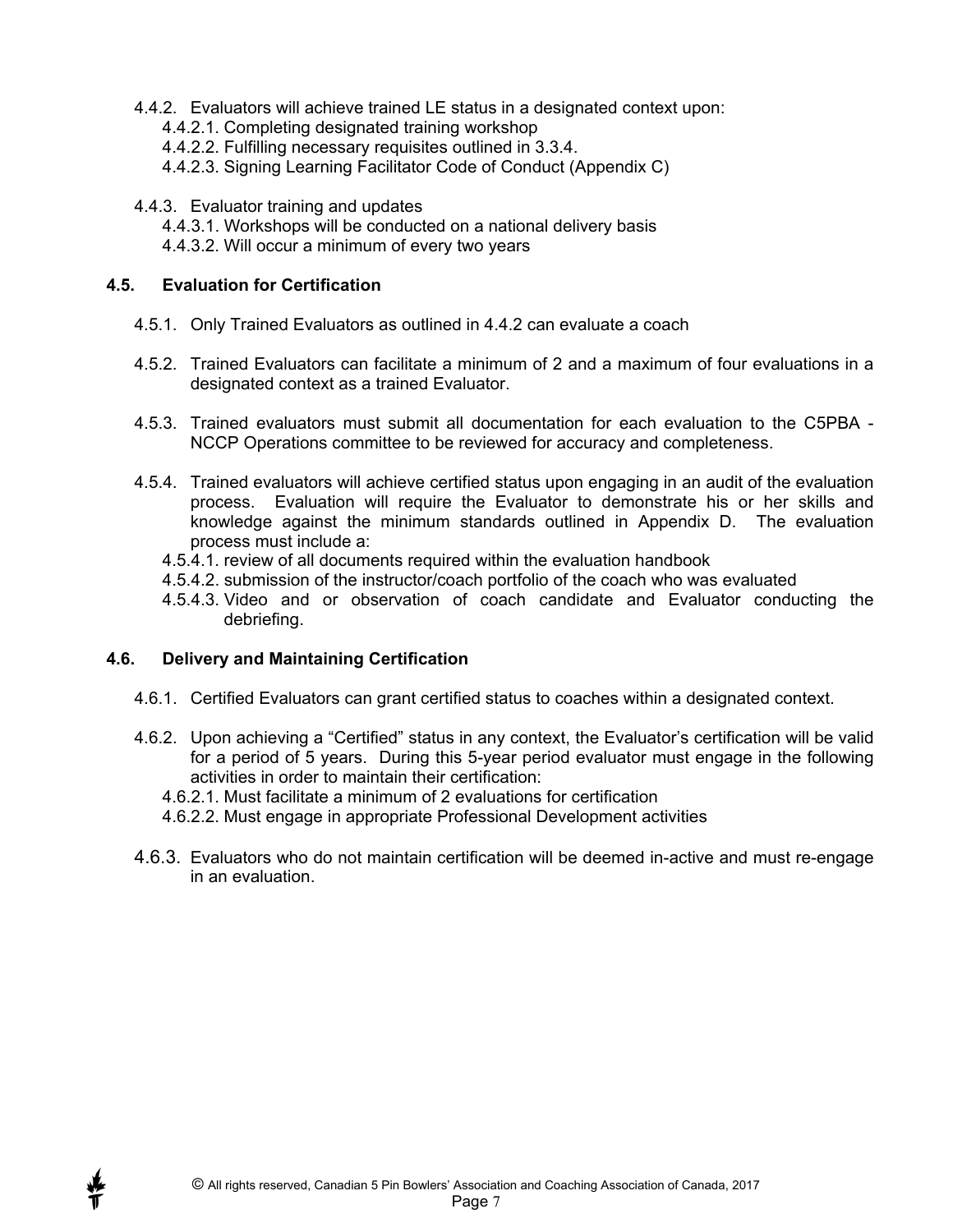#### 5. **Certification Appeals**

- **5.1.** Any individual can appeal an unsuccessful evaluation. The intention of C5PBA evaluation process is to provide sufficient checks and balances throughout a candidate's certification process to help facilitate completion of the evaluation requirements. Only in extra-ordinary circumstances should an individual be denied certification. Valid reasons for denying certification may include;
	- 5.1.1. Any behavior which is inconsistent with that outlined in the NCCP code of ethics
	- 5.1.2. Any violation of C5PBA code of conduct
	- 5.1.3. In ability to reasonably demonstrate criteria and evidences required within a designated coaching context.

#### **5.2. Appeal Procedure for Coaches**

- 5.2.1. Appeals must be submitted to C5PBA NCCP committee which will assign a review committee to investigate the appeal.
- 5.2.2. A review panel will consist of 1 member of C5PBA NCCP operations committee, an accredited evaluator, and a trained/certified coach at the context in which the evaluation occurred.
- 5.2.3. The Appeal must include;
	- 5.2.3.1. The coach candidate portfolio with the Evaluator's marking template.
	- 5.2.3.2. All templates used during the observation by the evaluator and or a video tape of the instructor candidate's practice session, and
	- 5.2.3.3. All documentation related to the debriefing procedure and action plan.
- 5.2.4. While it is not necessary, it is highly recommended that observations are video taped to provide a record of the coach's practice or competition event.
- 5.2.5. Upon completing the review, the review panel will provide a report outlining critical factors in the certification process that can be improved or required by the coach candidate, and determine if the appeal is valid.
- 5.2.6. If the appeal is successful, the Coach will receive their certification in the specified coaching context.
- 5.2.7. The cost of an appeal is \$100.00 for the coach candidate payable to C5PBA.
- 5.2.8. If an appeal is unsuccessful the coach will need to re-engage in the certification process, with a different evaluator and pay the designated fee for the evaluation.
- 5.2.9. C5PBA -NCCP Operations committee is responsible for ensuring that a different evaluator is available for the subsequent evaluation. C5PBA must pay all expenses for an evaluator even if he or she comes from a different province.

#### **5.3. Appeal Procedure for LFs and Evaluators**

- 5.3.1. Appeals must be submitted to C5PBA Operations committee. The Operations committee will assign a review committee to investigate the appeal.
- 5.3.2. A review panel consisting of 1 member of C5PBA NCCP Operations committee and a trained LF or Evaluator at the context in which the evaluation occurred.

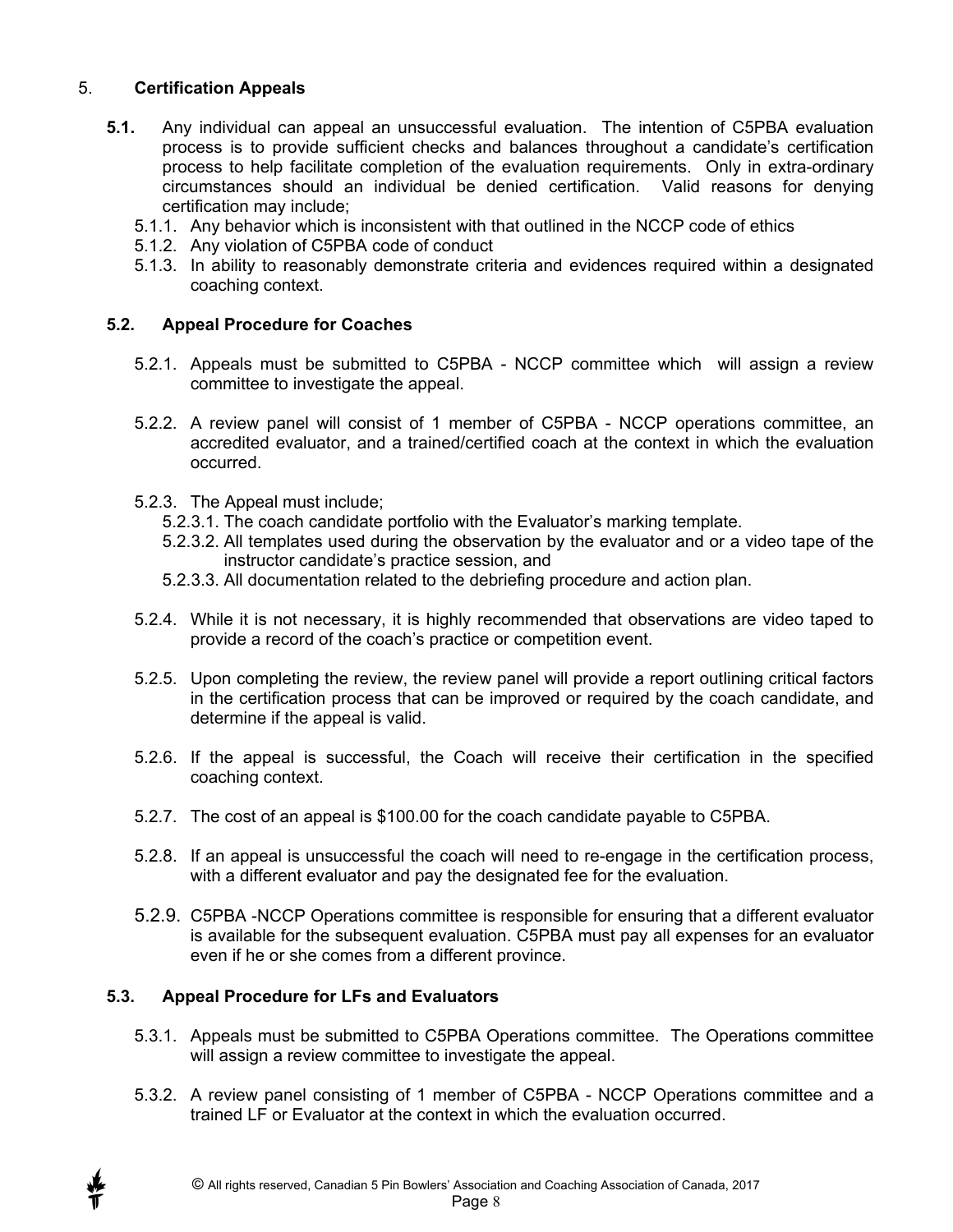- 5.3.3. The Appeal must include;
	- 5.3.3.1. A report by both the Evaluator outlining areas of deficiency
	- 5.3.3.2. A letter from the appeal candidate outlining the
	- 5.3.3.3. All documentation used in the evaluation process.
	- 5.3.3.4. Previous workshop assessments and or past evaluation reports
- 5.3.4. Upon completing the review, the review panel will provide a report outlining critical factors in the certification process that can be improved or required by the candidate, and determine if the appeal is valid.
- 5.3.5. If the appeal is successful, the LF or Evaluator will receive their certification in the specified coaching context.
- 5.3.6. The cost of an appeal is \$250.00 for the LF or Evaluator payable to C5PBA.
- 5.3.7. If an appeal is unsuccessful the LF or Evaluator will need to satisfy requirements outlined by the review committee which may include;
	- 5.3.7.1. Required additional training
	- 5.3.7.2. Re-evaluation by the review committee
	- 5.3.7.3. Suspension of facilitation or evaluation activities

#### 6. **Master Designation**

- 6.1. The National Coaching Certification Program recognizes its own master status. NCCP Master Coach Developers and Master Evaluators in 5-pin bowling will be able to:
	- 6.1.1. Train and evaluate LFs
	- 6.1.2. Train and evaluate Evaluators
- 6.2. During the initial development of the program, Provincial / Territorial Multi-sport Master Coach Developers will be used to evaluate LFs for certification.

#### 6.3. **NCCP Master Selection**

- 6.3.1. NCCP Master qualifications and requisites:
	- 6.3.1.1. Certified Evaluator of Learning Facilitator in designated context
	- 6.3.1.2. Demonstrated contribution to 5-pin bowling development (i.e. working committees, executives etc.)
	- 6.3.1.3. Minimum 10 years actively instructing and coaching
	- 6.3.1.4. Must pass the on-line MED for that context
	- 6.3.1.5. Must be fully accredited in that context
- 6.3.2. Process for selection and accreditation
	- 6.3.2.1. Upon completing necessary requisites and qualifications individuals may apply to C5PBA - NCCP Master status.
	- 6.3.2.2. Applications must be supported by a letter of reference outlining the candidates experience and competency in developing instructors / coaches or coach education.
	- 6.3.2.3. The NCCP)- C5PBA will grant NCCP master status based on;
		- 6.3.2.3.1. Ability to demonstrate qualifications and requisites
		- 6.3.2.3.2. Capacity to deliver and implement NCCP in regions

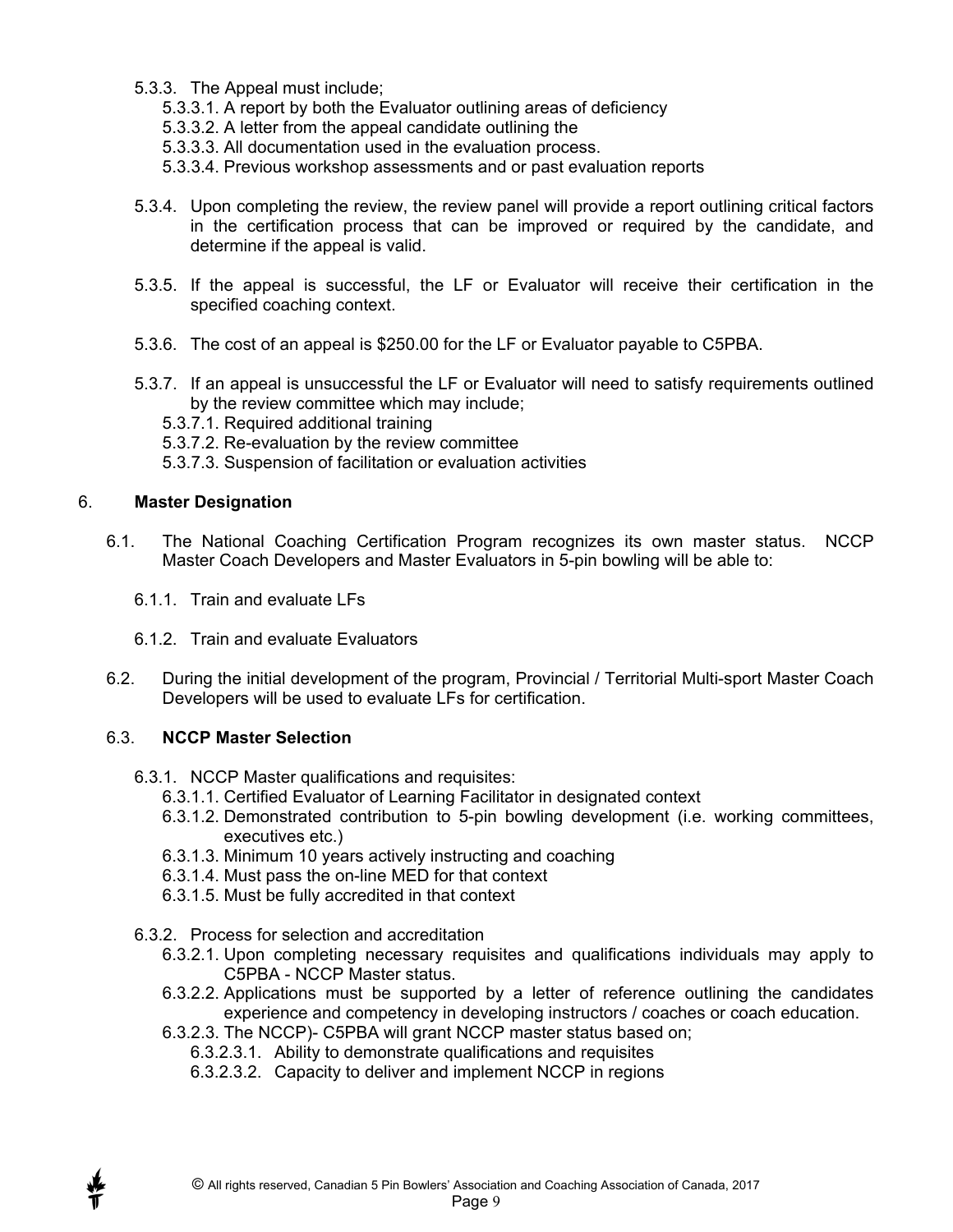#### 6.4. **Maintaining status**

- 6.4.1. Individuals achieving master status will have their status reviewed by C5PBA Operations committee every five (5) years. Renewal of status will be based on;
	- 6.4.1.1. Completing relevant professional development And
	- 6.4.1.2. Engaging in ongoing delivery of C5PBA NCCP courses.

#### **7. NCCP Administration**

#### 7.1. **Coordinating NCCP delivery**

- 7.1.1. All NCCP activities must be sanctioned by C5PBA.
- 7.1.2. Requests to deliver workshops or evaluations must be received by PSO/TSO's and or C5PBA (MBA in areas where the Master Bowlers deliver the courses).
- 7.1.3. C5PBA verifies the qualification of the LF or Evaluator and sends confirmation (electronically) to Learning Facilitator or Evaluator.
- 7.1.4. Information for course delivery will be available for download from the C5PBA website (www.c5pba.ca). Workbooks and portfolios can be made available to workshop participants and instructor/coach candidates prior to designate NCCP activity.

#### 7.2. **Reporting**

- 7.2.1. Upon completing NCCP activity all required documentation must be submitted to C5PBA.
- 7.2.2. An NCCP registration form must be submitted to C5PBA identifying all participants engaging in NCCP activities.
- 7.2.3. NCCP registrations forms will be reviewed to ensure operational policies are followed.
- 7.2.4. Upon confirmation of NCCP operational policies (those requiring review by NCCP operations committee. NCCP registration form will be sent to Coaching Association of Canada to track participant accreditation in NCCP.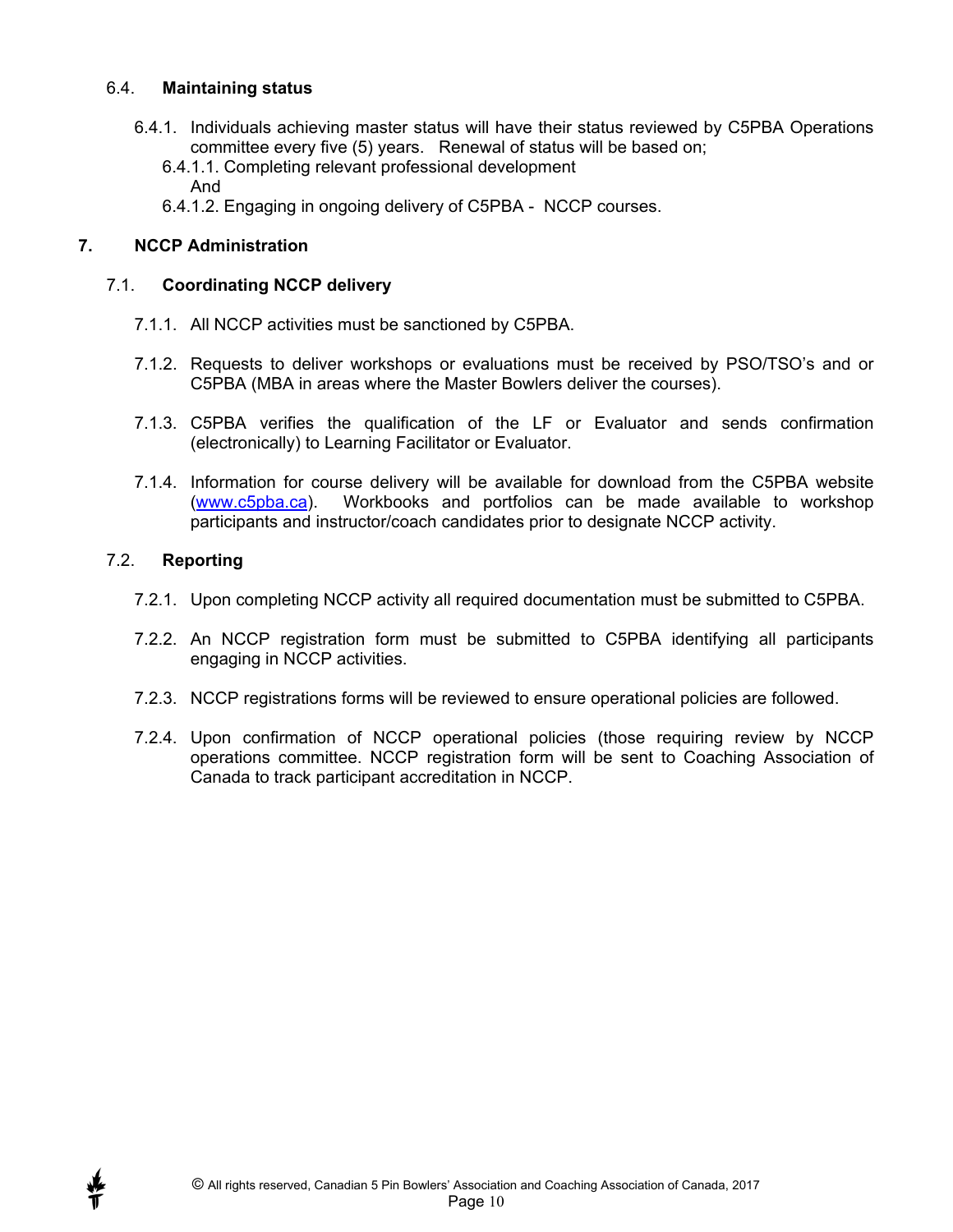#### 7.3. **Financial**

7.3.1. Financial support policies for delivery of 5-pin bowling in Canada NCCP are identified in Table 6.1-A

| Table 1-B: Minimum requirements for workshops and evaluations |                                                               |                                                                        |  |  |
|---------------------------------------------------------------|---------------------------------------------------------------|------------------------------------------------------------------------|--|--|
|                                                               | <b>Community Coach</b>                                        | <b>Competitive Coach /</b><br><b>Evaluation</b>                        |  |  |
| LF<br>Honoraria                                               | Trained LF (\$100.00<br>Co-facilitator \$50.00 if<br>required | Trained LF / MCD<br>\$300.00<br>Co-facilitator \$100.00 if<br>required |  |  |
| <b>Travel</b>                                                 | Maximum \$600                                                 | Maximum \$600                                                          |  |  |
|                                                               |                                                               |                                                                        |  |  |
| <b>Master Evaluator</b><br><b>Honoraria</b>                   | No evaluation                                                 | \$100.00<br>co-facilitator \$50.00                                     |  |  |
| <b>Travel expenses</b>                                        |                                                               | Up to \$200                                                            |  |  |
| <b>Maximum</b><br><b>Evaluation Fee</b>                       |                                                               | \$50.00 included in<br>Comp Coach clinic<br>registration               |  |  |
| <b>Appeal Fee</b>                                             |                                                               | \$50.00                                                                |  |  |

NOTE Co-facilitator is only when a person is being trained as a LF, and is used to cover that cost only.

#### 7.4. **NCCP workshops**

- 7.4.1. Are the responsibility of the Provincial 5 Pin Association.
- 7.4.2. All second party groups delivering the coaching programs are required to sign an agreement to follow the coaching delivery policy. Failure to agree to the policy will result in the coaching program delivery being returned to the member Provincial **Association**
- 7.4.3. All course material will be requested from the C5PBA and must be ordered 4 weeks prior to the course.
- 7.4.4. Course fees will be collected by the LF and sent to the provincial association. All invoices for the course must be submitted to the local association for payment

#### 7.5. **NCCP Evaluation for Certification**

- 7.5.1. The evaluator facilitates the instructor / coach in the completion of the portfolio and notifies C5PBA of the candidate's readiness to engage in a formal observation having satisfied the requirements outlined in the portfolio.
- 7.5.2. Cost of evaluation is included in the cost of registration
- 7.5.3. Upon receipt of all required evaluation documentation and NCCP registration form, PSO/TSO will pay Evaluator honoraria.
- 7.5.4. Honoraria must be paid within four weeks of receiving required documentation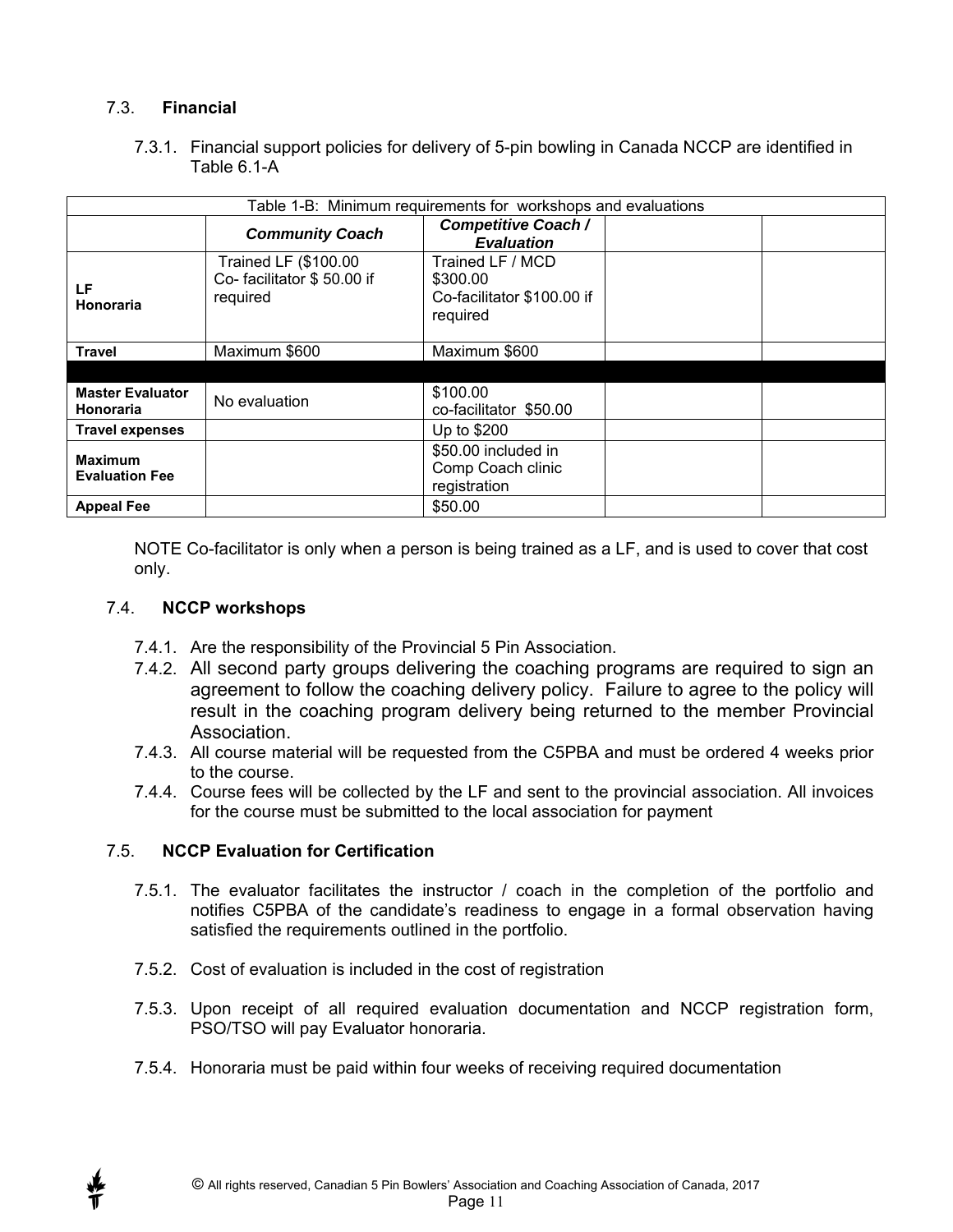#### 7.6. **NCCP Development**

- 7.6.1. C5PBA will develop coach education programs in the contexts identified by their PDM and CDM
- 7.6.2. Coach education programs will be reviewed every two years

∯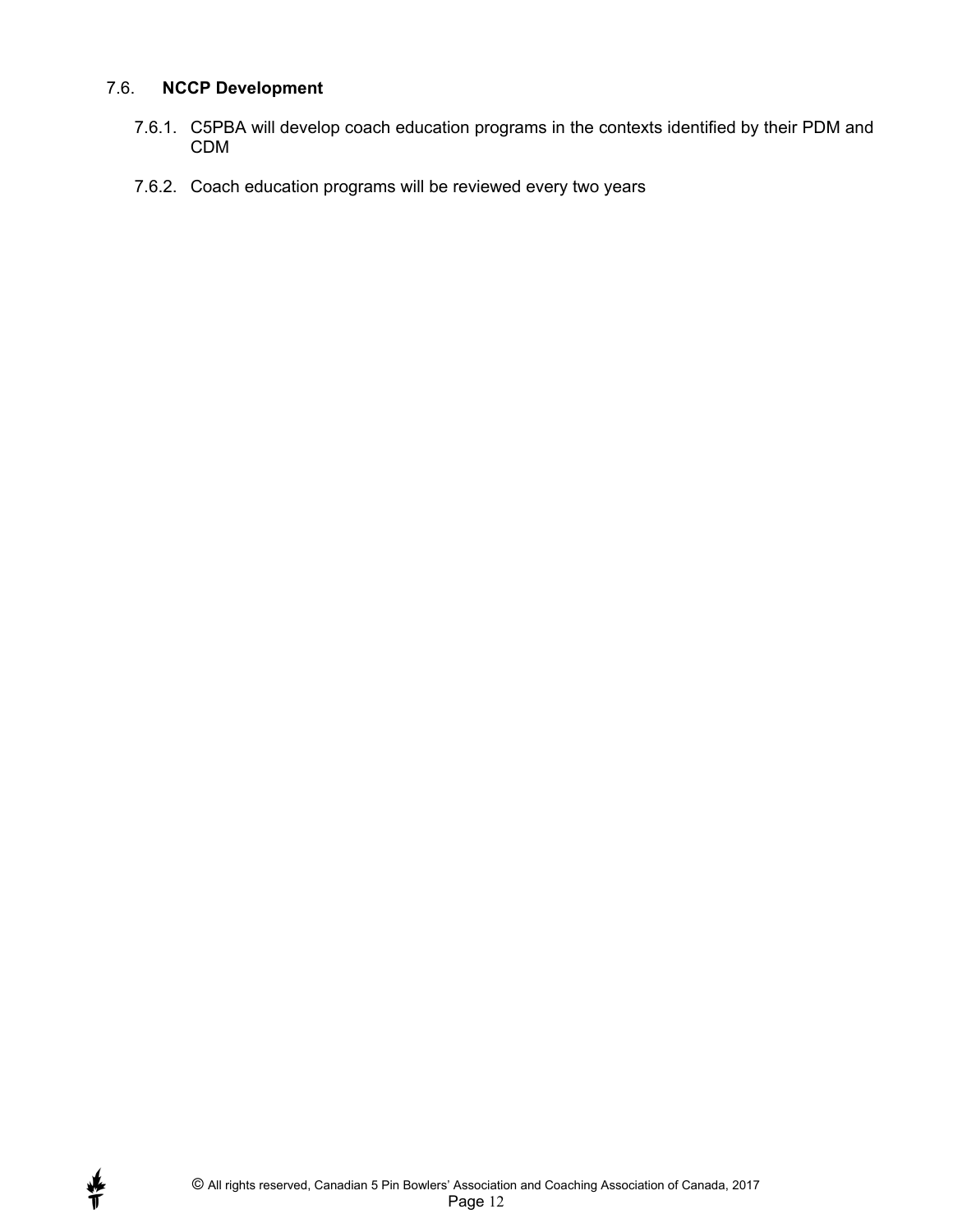## **Appendix A**

## **Glossary of Terms**

**Assessment:** A step of the learning process whereby the learner is informed of his or her performance or progress towards the achievement of a given outcome.

**Certification:** The recognition by the NCCP, following a successful evaluation, that context-specific coaching outcomes have been demonstrated to an acceptable standard.

**Coach Certification number (cc#):** The number registered to a coach in the NCCP Database.

**Coach Development Model (CDM):** Design of the CDM follows the completion and validation of the PDM. The purpose of the CDM is to: Determine the types of coaches the sport needs given the information provided in the PDM; Articulate the structure of the NCCP based on the above, consistent with the general Streams and Contexts framework of the NCCP; Identify which environments/milieus have the same coaching needs, and therefore could/should be linked to a specific set of coach certification program; Determine the entry points, prerequisites, and possible movements of coaches within the structure; Identify the need for and types of gradations that could/should apply within a given coaching context of the NSO's coaching development structure, to recognize competence above and beyond minimum certification requirements.

**Coach Workbook:** The workbook provided to a coach during an NCCP training session that gives the coach an opportunity to document their findings while engaged in the instructional design outlined in the workbook. It is used to facilitate the training of outcomes and criteria.

**Coaching:** The human interaction process whereby, through selected ethical practices, one person helps another to become better and to progress in a certain endeavour.

. **Competency:** The integration of knowledge, skills, and attitude that confers the ability to act, judge, or decide appropriately in a given context. The five competencies identified for the NCCP are Critical Thinking, Interaction, Leadership, Problem Solving, and Valuing.

**Competition:** The activity of doing something with the goal of outperforming others or winning something.

**Conditional Approval:** The Validation of a sport context program by an expert panel that identifies the achievement of current NCCP program standards. Conditional approval reflects that the majority of requirements have been met, but that the program is not yet entirely available in both official languages, and that some minor adjustments may still be required.

**Context:** The specific characteristics of sport programs and activities that determine the needs of participants. The context is determined by variables such as participants' age and proficiency level, the primary reasons for being involved in sport, the nature of the program they are involved in (duration of typical sessions, frequency of sessions/contact with the coach, duration of the program/season), and the environment in which the sport experience takes place (club, school, community league, high performance centre, etc.).

**Criteria (plural) / Criterion (Singular):** Identifies what is evaluated within a given outcome and describes desirable <the scope of> coaching characteristics or behaviours. Criteria are used as triggers in the NCCP database to track the progress of coaches towards a given status.

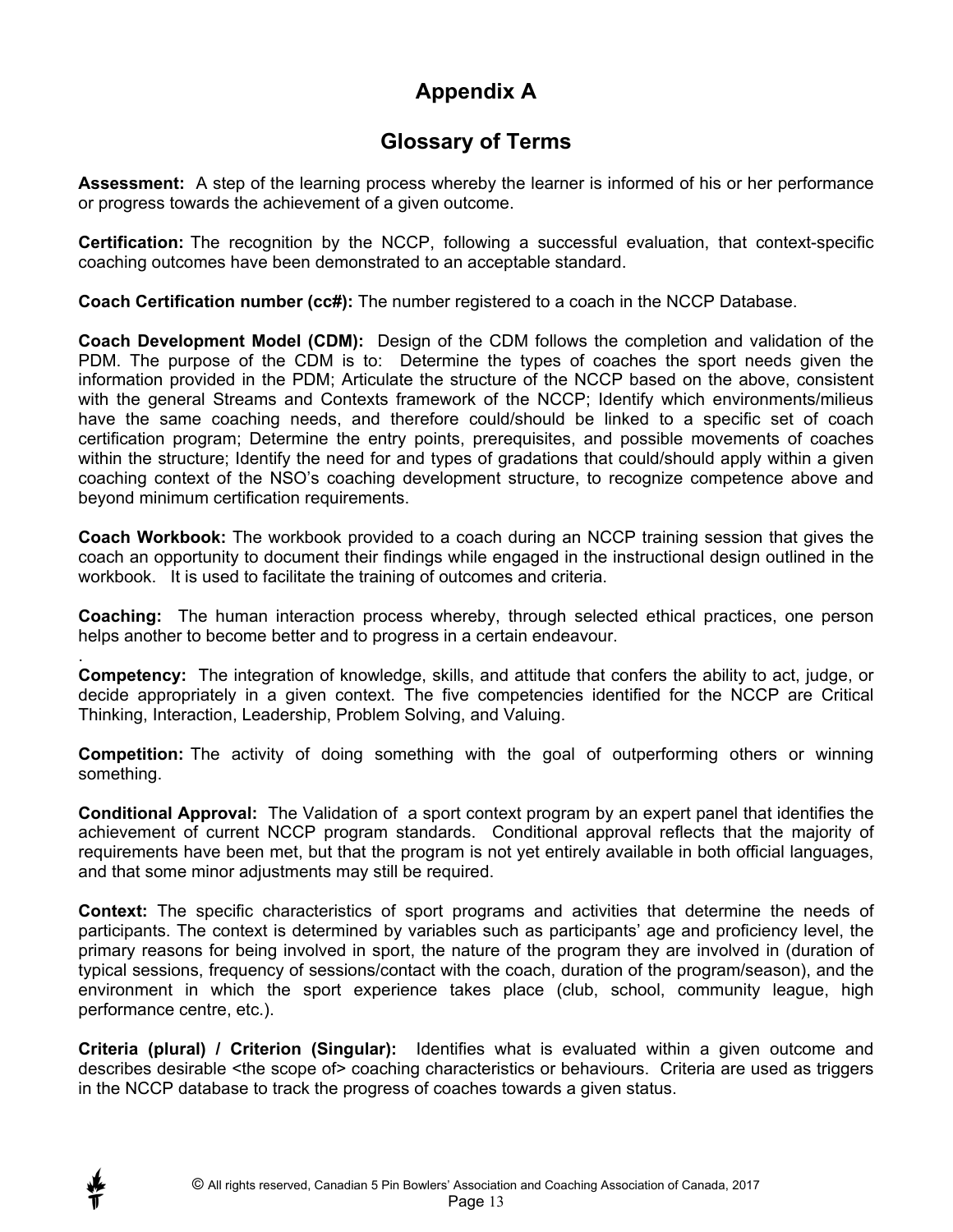**Debrief:** The process an Evaluator will use to continue to gather necessary information to verify specific evidences that may not have been clearly demonstrated during the practice, and to provide feedback to the candidate about what went well and what areas need improvement. To this end, the debrief should help to shape a more global appreciation of the coach's competencies based on the required outcomes and criterion.

**Education:** The endeavour, process, and means whereby a person can acquire the knowledge, skills, and attitude that support the achievement of selected outcomes.

**Evaluation:** The process whereby a judgment is made on the ability of the coach to achieve and demonstrate a series of outcomes, to the appropriate standard of performance.

**Evaluator:** A person who has gone through formal training to determine a coach's ability to achieve a given coaching standard.

**Evidence:** Identifies discrete, observable coaching behaviours that need to be verified in order to successfully evaluate a give criterion, and may infer the extent to which core competencies have been achieved.

**Expert:** Someone whose knowledge or skill is specialized and profound, especially as the result of much practical experience.

**Feedback:** Verbal or non-verbal communication that provides an individual with an observer's opinion of their performance.

**Final Approval:** The validation of a sport context program that indicates when all program standards have been achieved based on requirements outlined in the Conditional Approval documents; and that the program is available for full implementation in both official languages across Canada.

**Knowledge:** An understanding of the related theories and concepts one must have in order to accomplish the tasks.

**Learning Facilitator Guide:** The document that details the instructional design process and learning activities that a Learning Facilitator is expected to facilitate.

**Learning Facilitator:** A person who has gone through formal training that enables an ability to provide support to coaches in training workshops.

**Learning:** The acquisition of knowledge, skills, and attitudes that lead to a permanent or enduring change in behaviour and performance.

**Long term Athlete Development Model (LTAD):** The Canadian 7-stage model that reflects a gradual cycle of athletes/participants participation in sport using key parameters that articulate appropriate activities and sport involvement given an individual's stage of development. Each Canadian sport is required to develop a sport-specific model in addition to the generic Canadian Sport for Life model.

**Mentor:** A person who can guide you towards becoming a competent coach able to contribute to the sport, the coaching profession and the community.

**Minimum Standard:** A policy approved by partners of the NCCP as a minimum requirement for development or delivery of the NCCP.

**NCCP Registration Form:** The form on which workshop/activity data and coach data is entered and then submitted either electronically or in hard copy to the NCCP Database.

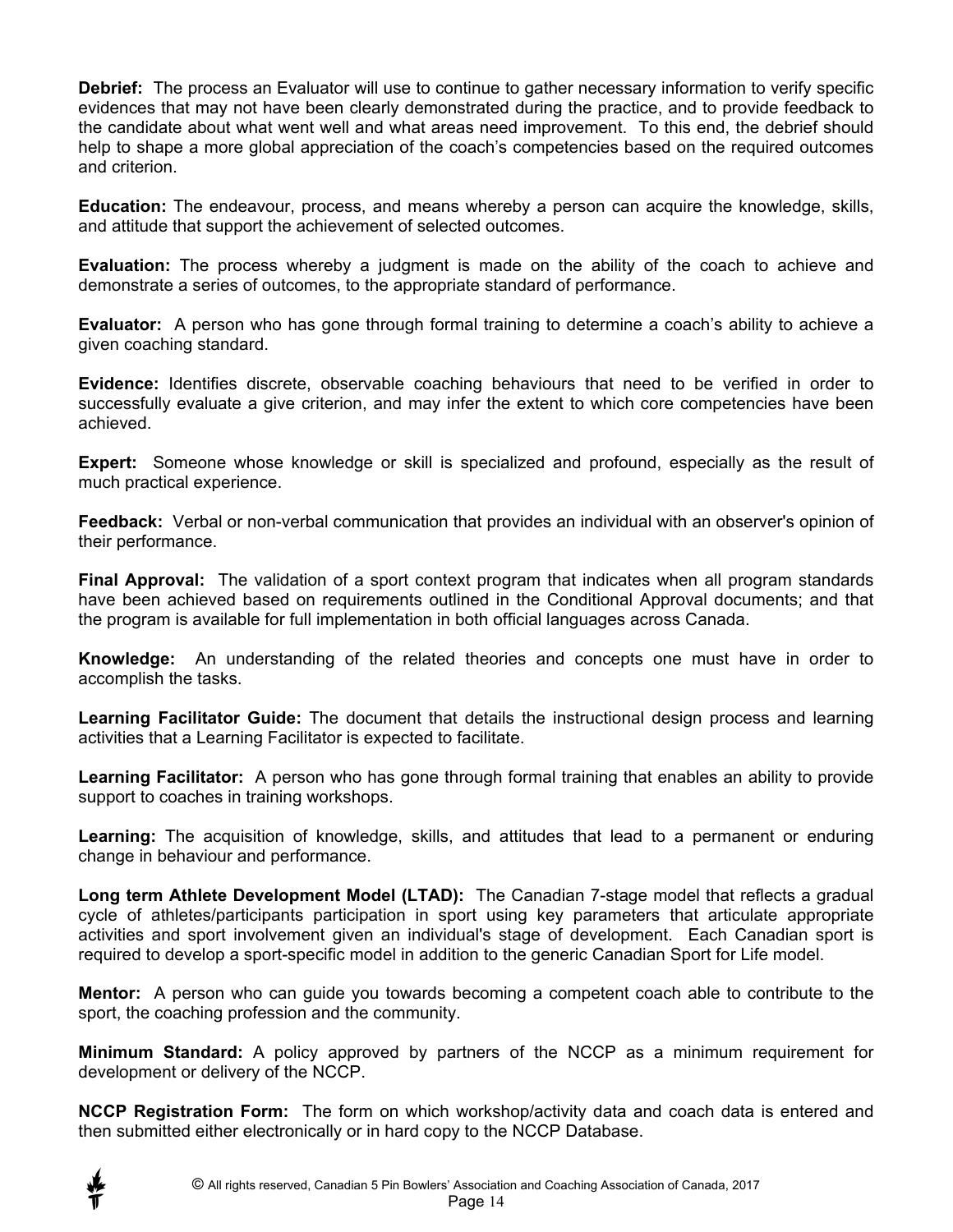**Operations:** Describes the administrative requirements that are necessary to deliver the National Coaching Certification Program

**Outcome:** The performance that the coach is expected to demonstrate for certification purposes, given the functions and tasks deemed most relevant to his or her context.

**Participant Development Model (PDM):** Completion of the PDM is the first major reflection a sport has to go through as part of the NCCP transition. The PDM allows the National Sport Organization to make a prospective needs analysis about the following aspects: The various groups of participants involved in their sport or in variations of their sport; The environments/milieus in which the sport is practiced and these participants found; The characteristics of the programs offered in these environments/milieus (duration, frequency of contacts, nature of contacts in terms of training/competitive opportunities, level of competition where appropriate); Given the above, the fundamental reasons why people are involved in such programs, from the following perspectives: fitness; skill; performance; social. The PDM has to be validated extensively throughout the sport, and endorsed by the Board of Directors or a similar decisionmaking body within the sport. The PDM provides the sport with the core information from which its coach development system should be developed.

**Philosophy:** General beliefs, concepts, and attitudes of an individual or group. The philosophy of the NCCP can be summarized in the following statements: (1) To provide a positive experience to all participants in sport programs; (2) To enable all participants to fulfill their potential in sport; and (3) To use sport as a vehicle to help all participants develop in a holistic manner.

**Portfolio:** Collection of work or other papers (in this case, evidence) which, taken as a whole, offers a picture of an individual's range of abilities. A portfolio provides evidence of a coach's readiness to engage in formal evaluation.

**Problem Solving Approach (PSA):** An instructional design technique that involves a cyclical approach of analysing a situation to identify a problem or being presented with a problem, determining possible solutions, cross-referencing possible solutions with research and expertise, testing possible solutions, choosing a course of action, and implementing the decision to solve the problem, and then assessing the impact of the solution applied. Also know as a Problem Posing Approach.

**Professional Development:** The systematic maintenance, improvement and broadening of knowledge and skills, and the development of personal qualities necessary for the execution of professional duties throughout working life.

**Quality Control:** The measurement of implementation results against identified program quality standards.

**Reference Material:** Documents provided to coaches during training that provide expert information in a specific subject or theme.

**Skill:** The capability of producing consistent performance or behaviour which can be improved with training or practice.

**Sport-ified:** A modification that increases applicability and relevance to a specific sport or to an individual within a specific sport.

**Standard (of certification):** The absolute level to which a given coaching outcome must be demonstrated. The standard is determined by the intrinsic demands of the outcome(s) identified, and the nature of the criteria used in the evaluation process.

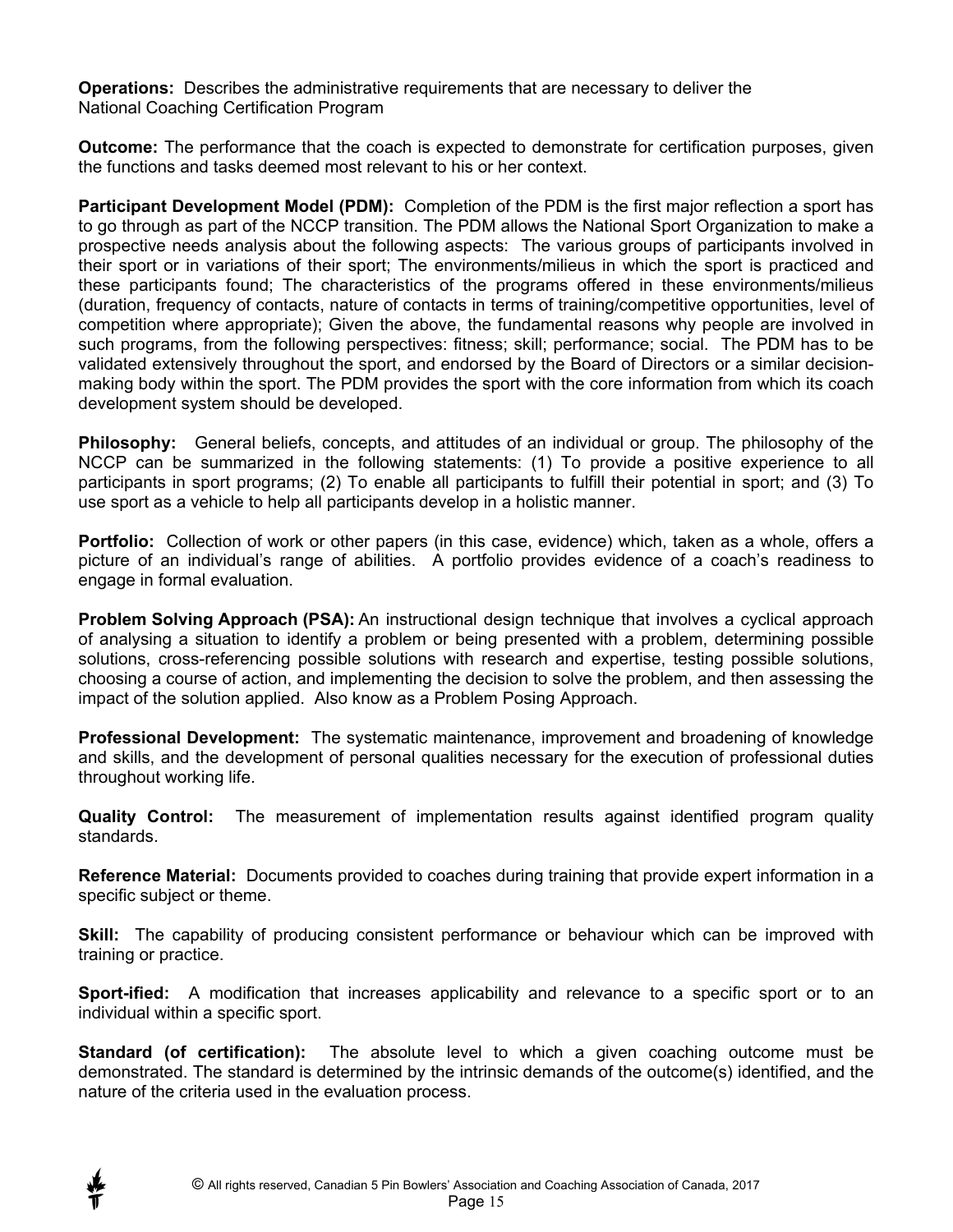**Status:** A designation that indicates a coach's engagement in particular outcomes and may be used to apply legislative requirements for coaching within a given sport.

**Stream:** A group of athletes with similar performance objectives and requirements within a continuum of ability levels, placed together.

**Training:** The process whereby general and specific skills and abilities are acquired and/or refined, in order to support the achievement of selected outcomes.

**Training for Outcomes:** Formal or experiential training intended to prepare a coach to meet specific NCCP outcomes, criteria and evidences required during the NCCP evaluation process in a given context.

**Values:** Deeply held beliefs.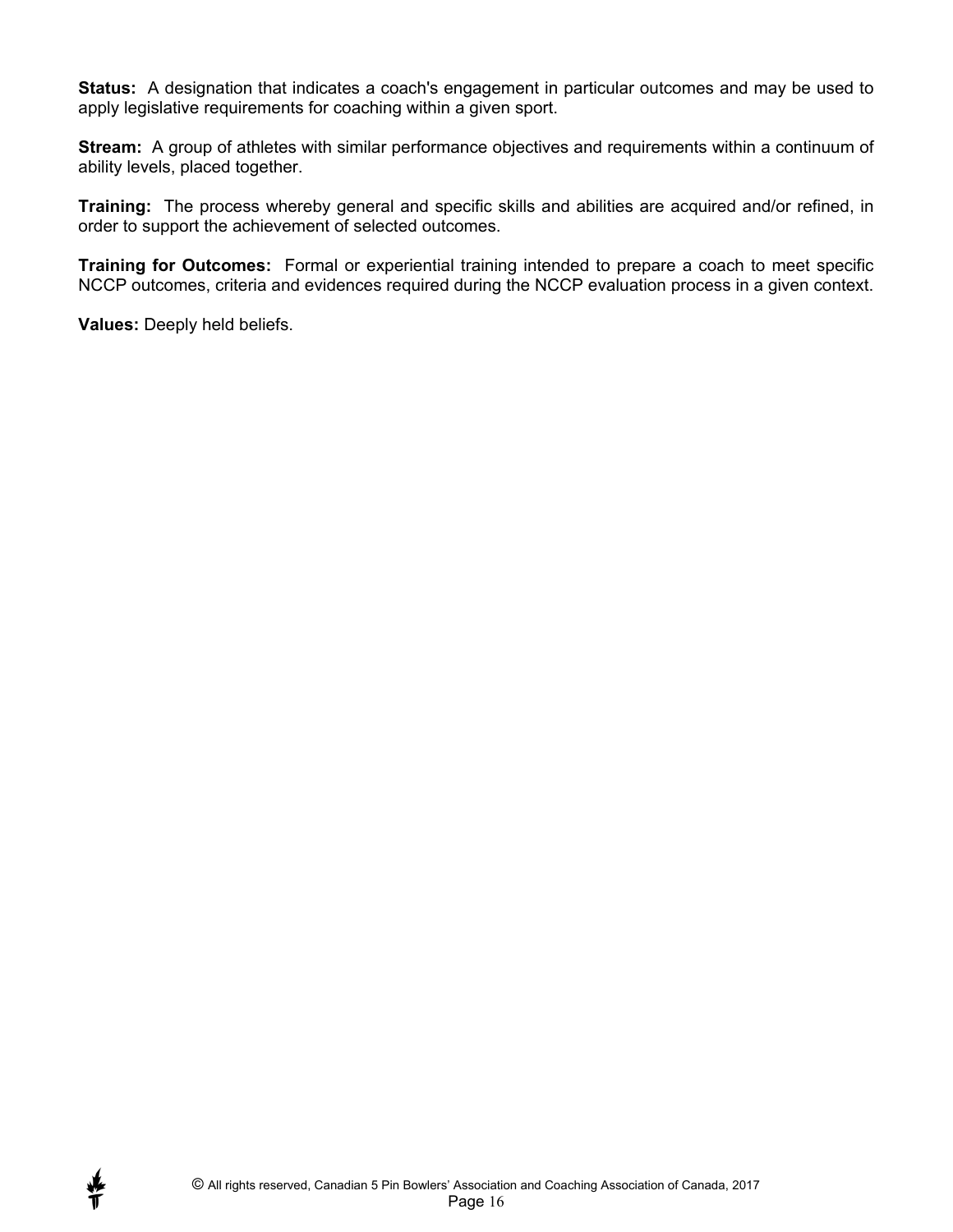## **Appendix B LF Application Form**

|                    |                                                                                                                                                                                                               | Date of Birth                                                                                        |
|--------------------|---------------------------------------------------------------------------------------------------------------------------------------------------------------------------------------------------------------|------------------------------------------------------------------------------------------------------|
| <b>Nom</b>         |                                                                                                                                                                                                               | Date de naissance D/J<br>M<br>Y/A                                                                    |
| Address            |                                                                                                                                                                                                               | Gender                                                                                               |
| Adresse            |                                                                                                                                                                                                               | Sexe                                                                                                 |
| City<br>Ville      |                                                                                                                                                                                                               | Province                                                                                             |
| <b>Code Postal</b> | Postal Code <u>Code</u>                                                                                                                                                                                       | Telephone____________________<br>Téléphone                                                           |
| E-Mail             | Adresse électronique<br>Langues parlées                                                                                                                                                                       |                                                                                                      |
|                    | $NCCP \# :$                                                                                                                                                                                                   |                                                                                                      |
|                    | <b>Application Checklist:</b>                                                                                                                                                                                 | <b>Declaration</b>                                                                                   |
|                    | Cover letter<br><b>Completed Application Form</b><br>Transcript of NCCP Certification<br><b>Status</b><br><b>Make Ethical Decisions Online</b><br>Evaluation - 90% or more (for<br>Competitive Coach context) | I hereby certify that the information I have provided<br>with this application is true and complete. |
|                    | Résumé of your coaching experience<br>and achievements (with names and<br>phone numbers for 2 references)                                                                                                     | Signature of<br>Applicant                                                                            |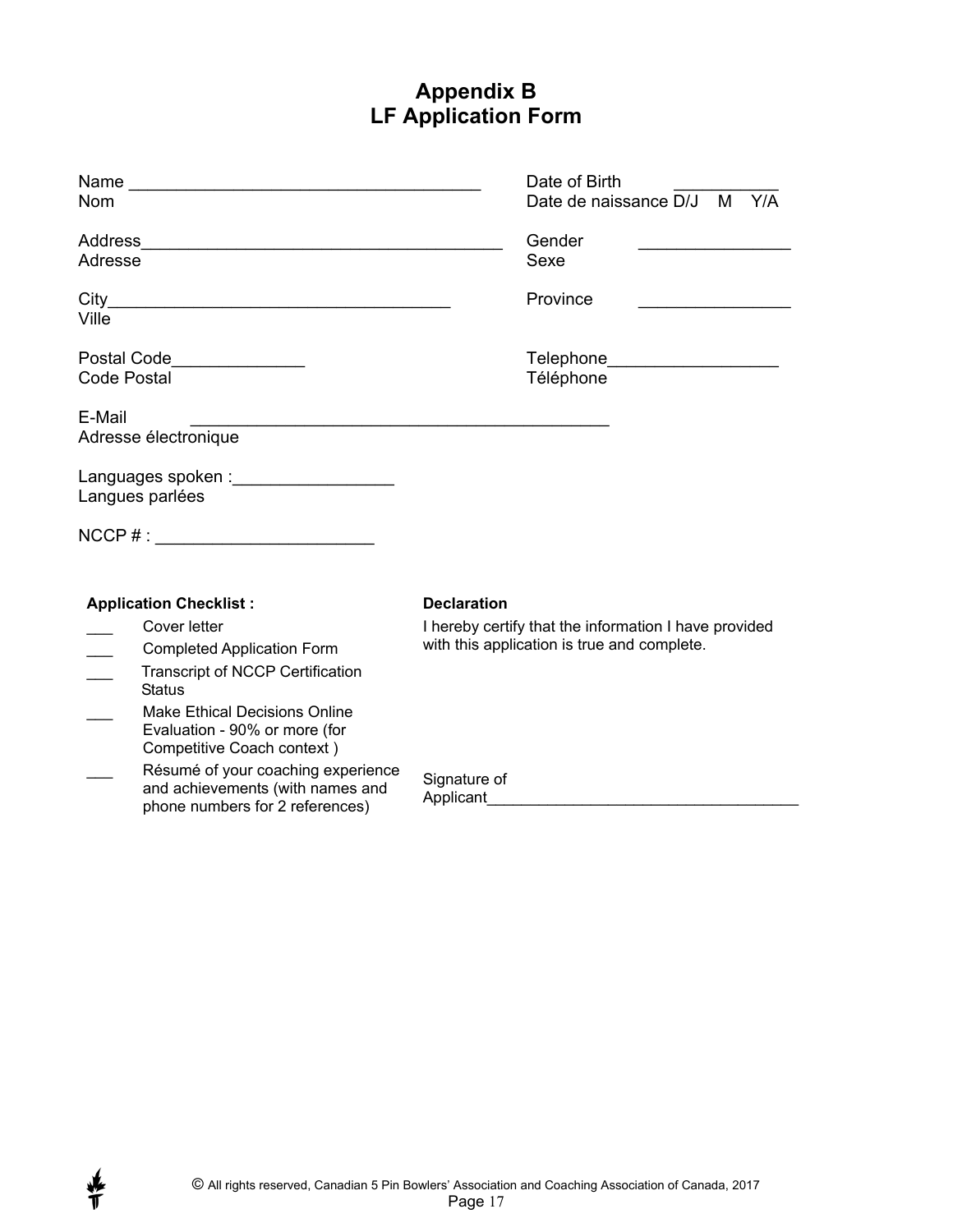## **Appendix C Workshop Budget**



Program

National<br>Coaching<br>Certification entraîneurs

## Programme<br>
national de<br>
certification des<br>
entraîneurs **5 – Pin Bowling**



National Coaching Certification Program - Workshop Budget *Please submit this budget to C5PBA for workshop approval* 

*Forms should be submitted a minimum of 4 weeks prior to the workshop*

Workshop Date\_\_\_\_\_\_\_\_\_\_\_\_\_\_\_\_\_\_\_\_\_\_

Workshop Location

Number of Participants

Workshop Fee

| <b>Expenses</b>                |              | Cost | <b>Adjusted</b> |
|--------------------------------|--------------|------|-----------------|
| Learning Facilitator honoraria |              |      |                 |
| <b>Facility Fees</b>           |              |      |                 |
| Audio / Visual Equipment       |              |      |                 |
| Photocopy / Materials          |              |      |                 |
| Travel / Accommodation         |              |      |                 |
|                                | <b>Total</b> |      |                 |

| Office use only: |         |
|------------------|---------|
| Date Received:   |         |
| Date Approved:   |         |
|                  | Signed: |

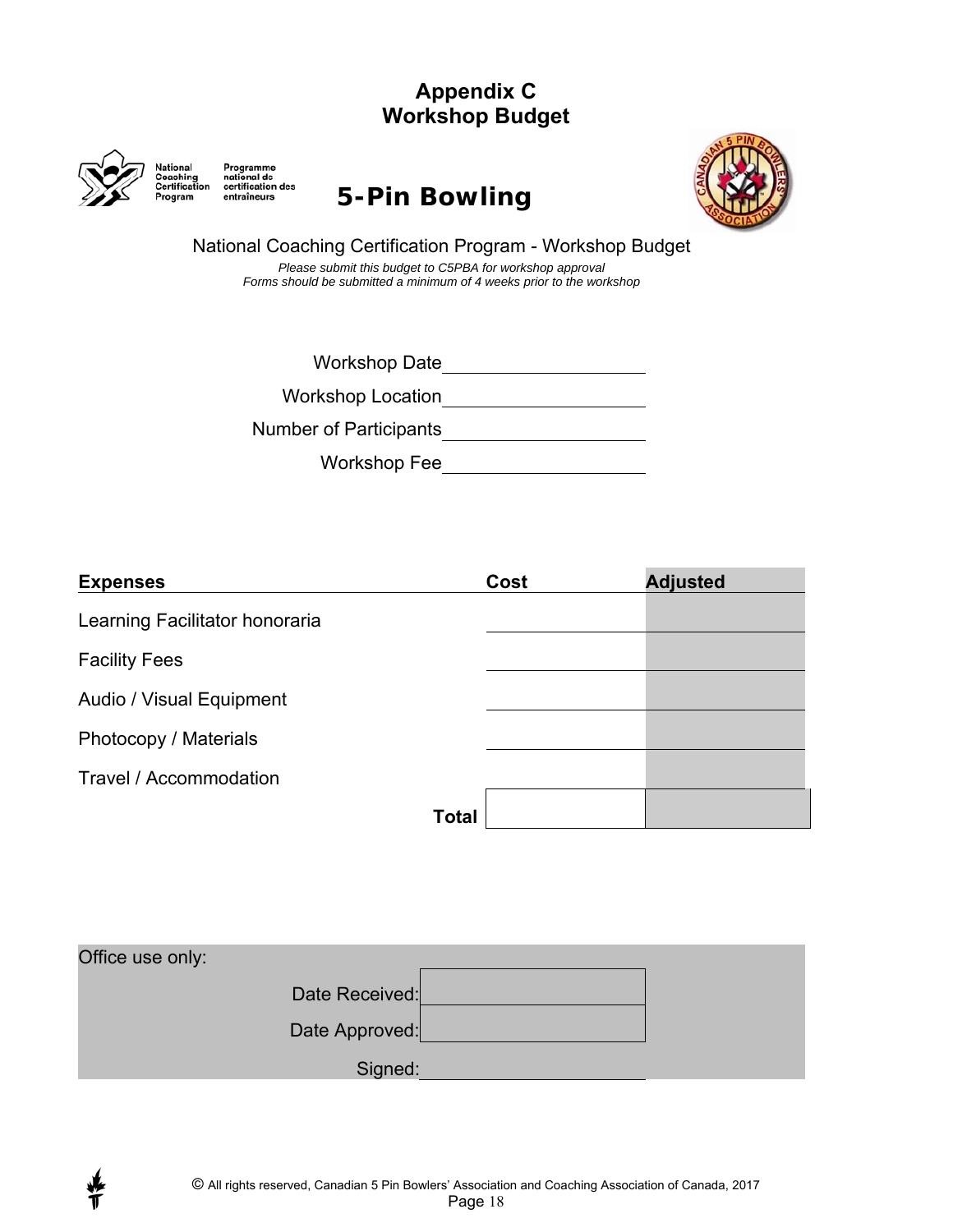### **Appendix D LF/Evaluator Code of Conduct**

It is expected that every LF/Evaluator will read, understand, and sign the following Code of Conduct:

#### **Preamble**

In my role as an LF/Evaluator or both in workshops or evaluation events of the National Coaching Certification Program (NCCP) for the\_ Canadian 5 Pin Bowlers' Association (NSO, P/TCC), I, the conduct myself in a manner expressly agree to conduct myself in a manner consistent with this Code of Conduct. My failure to abide by this Code of Conduct can result in sanctions being imposed, including the revocation of my LF/Evaluator Certification Status.

#### **Code of Conduct**

I shall:

#### *Training*

1. Successfully participate in all LF and/or Evaluation training and evaluation components and be granted a LF/ Evaluator certification. (i.e. LF Pathway).

#### *Goals and Key Personnel Support*

- 2. Align with the common goals and objectives of the Canadian 5 Pin Bowlers' Association; i.e. NSO, P/TSO) as they service the membership at large.
- 3. Avoid discrediting specific sponsors, suppliers, employers, and/or other partners.
- 4. Support key personnel and systems of the NCCP and partner organizations (CAC, Sport Canada, Provincial/Territorial Governments, NSOs).

#### *CAC Code of Ethics*

- 5. Demonstrate ethical behaviour at all times and commit to the CAC Code of Ethics.
- 6. Professional Development
- 7. Attend all required professional development and continuously seek to improve personal abilities and performance on a regular basis.

#### *Workshop Behaviour*

- 8. Exhibit exemplary professional behaviour at workshops and/or evaluation sites.
- 9. Approach problems and issues (technical and non-technical) in a professional and respectful manner seeking solutions that support due process.
- 10. Place the best interest of the coaches taking part in the workshops/evaluation events ahead of my personal interests.

#### *Harassment*

- 11. Refrain from all forms of harassment: Physical, emotional, mental, or sexual.
- 12. For the purposes of this Code of Conduct, sexual harassment includes either or both of the following:
	- 12.4. The use of power or authority in an attempt to coerce another person to engage in or tolerate sexual activity. Such uses of power include explicit or implicit threats of reprisals for non-compliance or promises of reward for compliance;

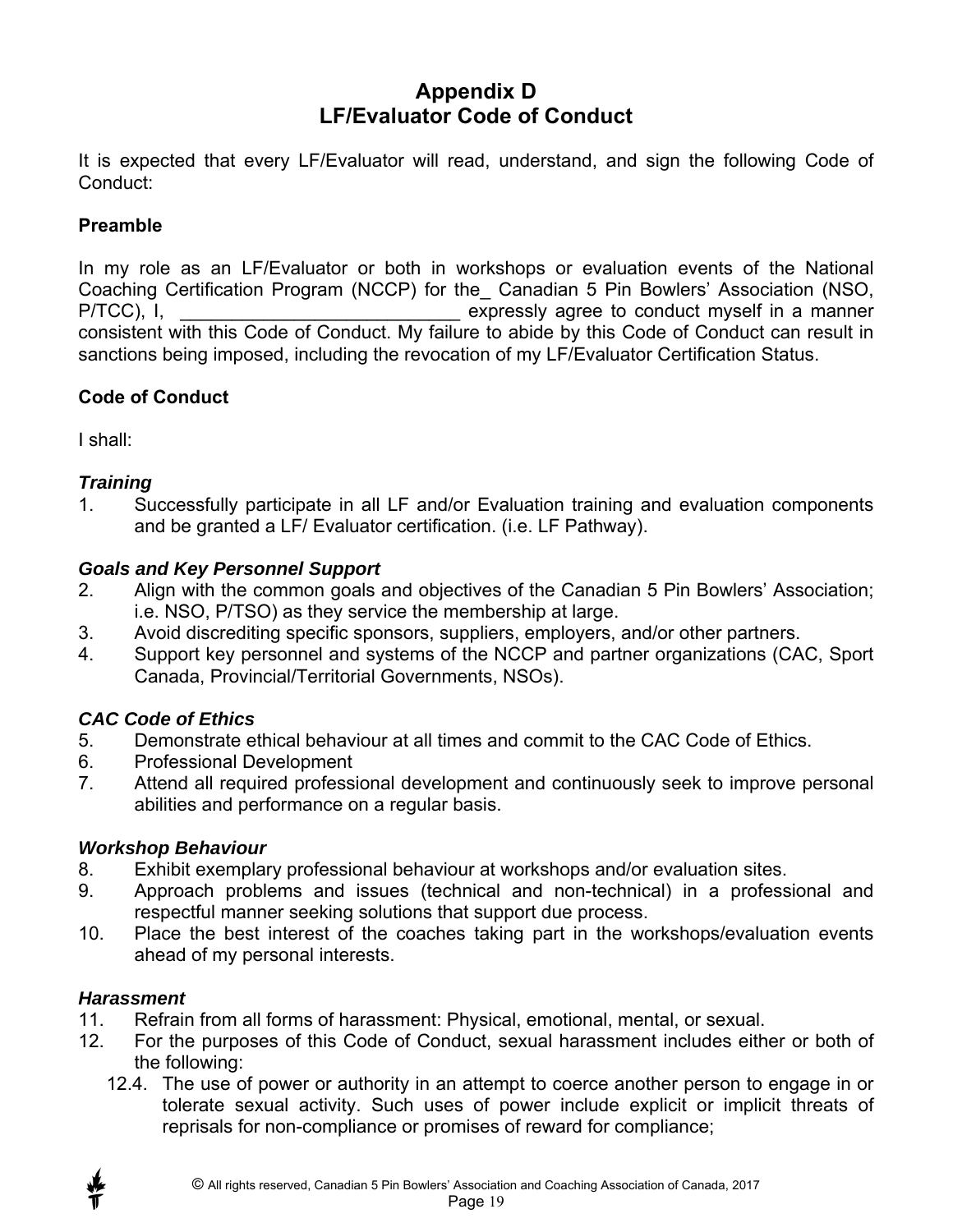- 12.5. Engaging in deliberate or repeated unsolicited sexually oriented comments, anecdotes, gestures, or touching, that:
- 12.6. Are offensive and unwelcome,
- *12.7.* Create an offensive, hostile, or intimidating environment and can be reasonably expected to be harmful to the recipient or teammates.

#### *Responsibility*

If there is disagreement or misalignment on issues, it is the responsibility of the LF/Evaluator to seek alignment with the objectives, goals and directives of the Canadian 5 Pin Bowlers' Association.

Please be advised that the Canadian 5 Pin Bowlers' Association board will take the necessary disciplinary action should any material breach of the Code of Conduct occur.

I hereby declare having read the above and understand and accept the terms and conditions outlined.

Name (Please print) Signature Communication State Communication of the Date

\_\_\_\_\_\_\_\_\_\_\_\_\_\_\_\_\_\_\_\_\_\_\_\_\_ \_\_\_\_\_\_\_\_\_\_\_\_\_\_\_\_\_\_\_\_\_\_\_\_\_ \_\_\_\_\_\_\_\_\_\_\_\_\_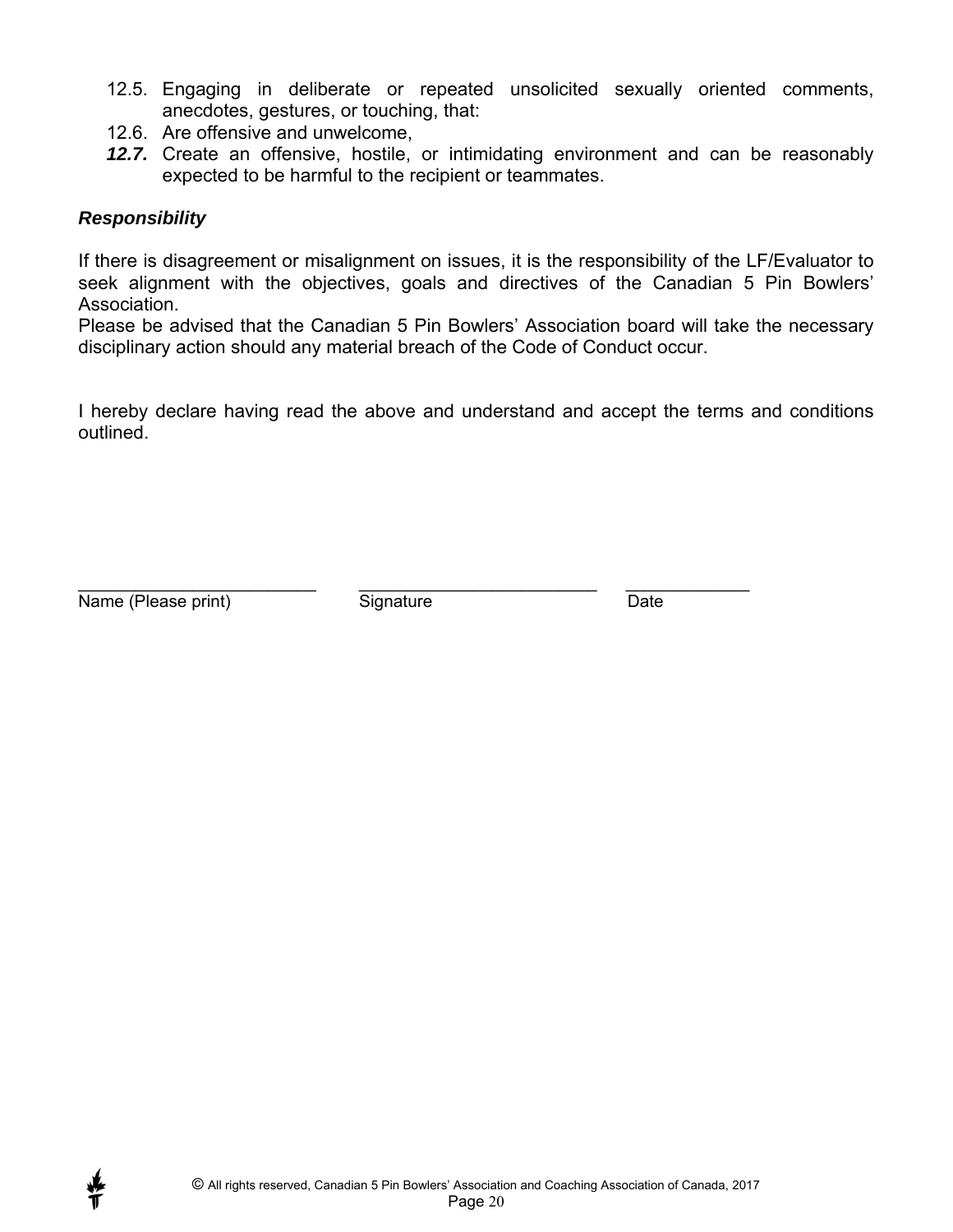#### **Appendix E Overview of Outcomes and Criteria for Learning Facilitators**

The following table proposes four criteria, two of which will be mandatory for Training in CSp-init and Comp-int. In the Community Sport context evaluation of LFs may be optional (To be decided). In the Competition-Introduction context all criteria will be required for both training and evaluation. Sports are encouraged to add optional criteria to their training. The LF training modules for each criteria are also listed. Microfacilitation of a piece of the workshop is required for assessment as learning in all contexts, however, only the criteria that are required for each context will used in the assessment process.

| <b>NCCP</b><br><b>Outcomes</b>                 | Criteria                                                                      | <b>LF Training Module</b>                                           |
|------------------------------------------------|-------------------------------------------------------------------------------|---------------------------------------------------------------------|
| <b>Provide Support to</b><br><b>Coaches in</b> | Manage administrative aspects of the workshop and NCCP                        | Facilitation and the NCCP - Module 1<br>+ Micro Facilitation Module |
| <b>Training</b>                                | Implement an appropriately structured and organized workshop                  | Functions of a Learning Facilitator - Module 2                      |
| <b>Workshops</b>                               | Facilitate the achievement of outcomes or learning objectives                 | Elements of an effective learning activity - Module                 |
|                                                | Display appropriate communication and leadership to enhance<br>coach learning | <b>Micro Facilitation Module</b>                                    |

## **Overview of Outcomes and Criteria for Evaluators**

| <b>NCCP</b><br><b>Outcomes</b> | Criteria                                                                                    | <b>Training Module</b>            |
|--------------------------------|---------------------------------------------------------------------------------------------|-----------------------------------|
| <b>Evaluate Coaches</b>        | Manage administrative and logistical aspects of the evaluation                              | Sport-specific evaluator training |
| for Certification              | Use appropriate observation methods to determine achievement of<br>criterion.               | Sport-specific evaluator training |
|                                | Correctly interpret the verification of evidences to identify evaluation<br>of criterion    | Sport-specific evaluator training |
|                                | Facilitate coach debrief to verify evidences, provide feedback and<br>create an action plan | Sport-specific evaluator training |



普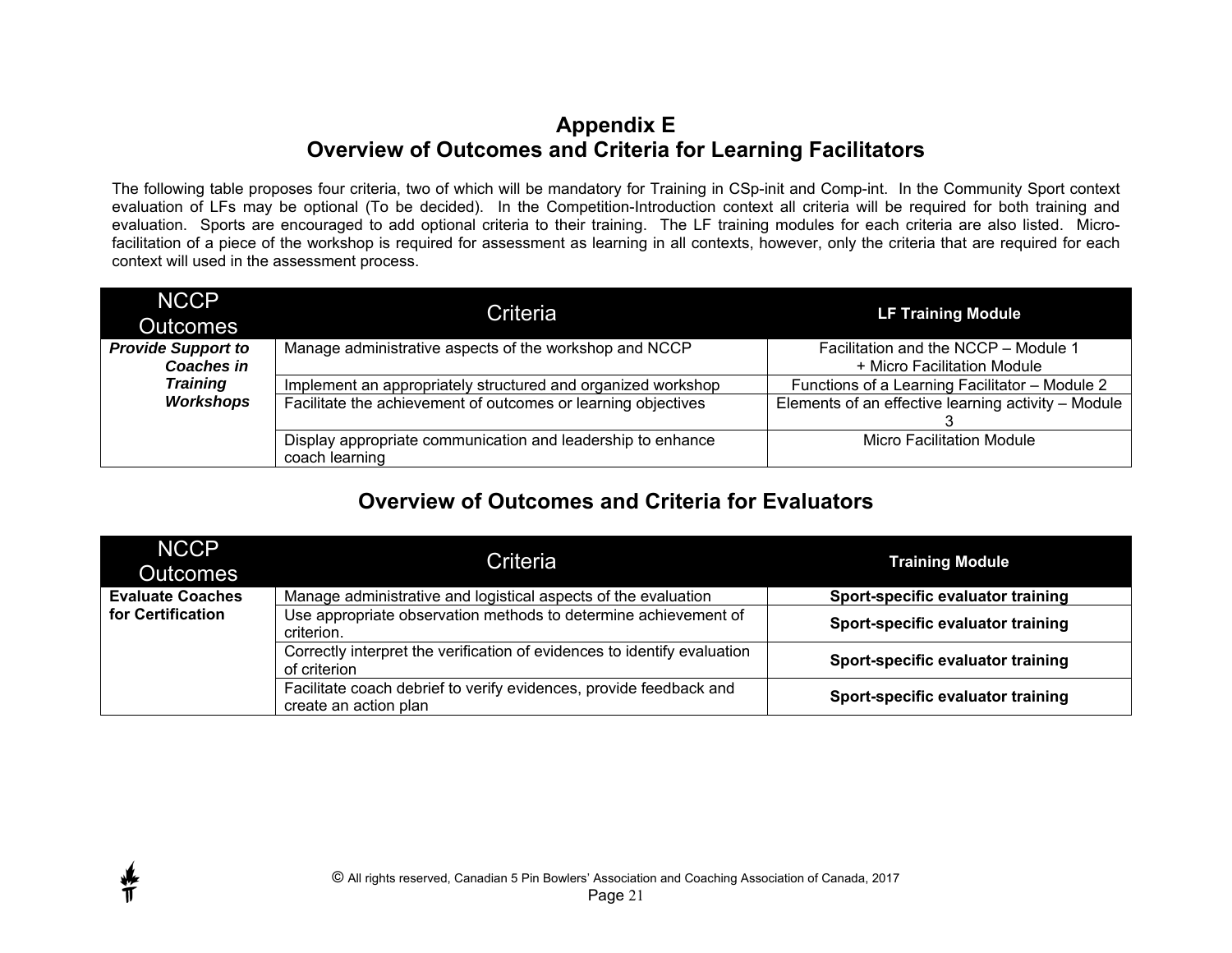|                                                     | <b>Outcome: Provide Support to Coaches in Training Workshops</b>                                                                                        |                                      |                                                        |
|-----------------------------------------------------|---------------------------------------------------------------------------------------------------------------------------------------------------------|--------------------------------------|--------------------------------------------------------|
| <b>Criterion</b> (Adapt<br>wording as<br>necessary) | Evidence (Select critical evidence as criteria or adapt wording as necessary)                                                                           | Critical<br>evidence for<br>emphasis | Required in NSF<br>training $(T)$ or<br>evaluation (E) |
| Implements an                                       | Greets each coach as they arrive                                                                                                                        |                                      | T <sub>E</sub>                                         |
| appropriately                                       | Arrive at least 30 minutes prior to the scheduled start of the workshop                                                                                 |                                      | T E                                                    |
| structured and                                      | Ensure that all materials are ready and available to use                                                                                                |                                      | TE                                                     |
| organized workshop                                  | Sets up facility to enhance interaction among coaches                                                                                                   |                                      | T E                                                    |
|                                                     | Applies critical path to facilitate coaches in a identifying and solving problems                                                                       |                                      | T E                                                    |
|                                                     | Provides breaks to reduce fatigue and stimulate learning                                                                                                |                                      | TE                                                     |
|                                                     | Ensure that coaches stay on task to achieve outcome or learning objective                                                                               |                                      | TE <sub></sub>                                         |
|                                                     | Manage participants to ensure inclusion and interaction                                                                                                 |                                      | T <sub>E</sub>                                         |
|                                                     | Assess coach's experience to facilitate optimal interaction to benefit learning                                                                         |                                      | TE                                                     |
|                                                     | Create and modify groups to enhance interaction and experiences of coaches                                                                              |                                      | T E                                                    |
|                                                     | Select learning activities that enable coaches to solve problems or find solutions                                                                      |                                      | TE                                                     |
|                                                     | Demonstrate ability to use equipment (AV or Other) maximize engagement time                                                                             |                                      | T <sub>E</sub>                                         |
|                                                     | Promotes a positive image of Canadian sport and models NCCP values and philosophy.                                                                      |                                      | T E                                                    |
|                                                     | Demonstrates and models NCCP Code of Ethics, Code of Conduct, Fair Play Principles and<br>NCCP values and philosophy                                    |                                      | T <sub>E</sub>                                         |
| <b>Facilitate the</b>                               | Clearly identify the outcome and or learning objectives to coaches.                                                                                     |                                      | <b>TE</b>                                              |
| achievement of<br>outcomes or learning              | Facilitate coaches to draw on prior experience to identify key issues related to the task or<br>outcome.                                                |                                      | <b>TE</b>                                              |
| objectives                                          | Use experience from other coaches, reference materials or resources to provide links<br>between current coaching paradigm and desired coaching outcome. |                                      | T E                                                    |
|                                                     | Facilitate coaches to identify areas for change or enhancement of coaching methods                                                                      |                                      | <b>TE</b>                                              |
|                                                     | Asks questions to check for understanding or to clarify learning expectations.                                                                          |                                      |                                                        |
|                                                     | Use questions to enable critical reflection                                                                                                             |                                      | TE                                                     |
|                                                     | Demonstrates thorough knowledge of module contents to assist coaches to critically reflect on<br>current coaching practice.                             |                                      | T E                                                    |
|                                                     | Use debrief to summarize learning outcomes or highlight key teaching points.                                                                            |                                      | T <sub>E</sub>                                         |
|                                                     | Facilitate coaches to solve problems or find solutions relative to current practice                                                                     |                                      | TE                                                     |
|                                                     | Facilitate coaches to critically reflect on current coaching practice                                                                                   |                                      | TE.                                                    |



∯<br>T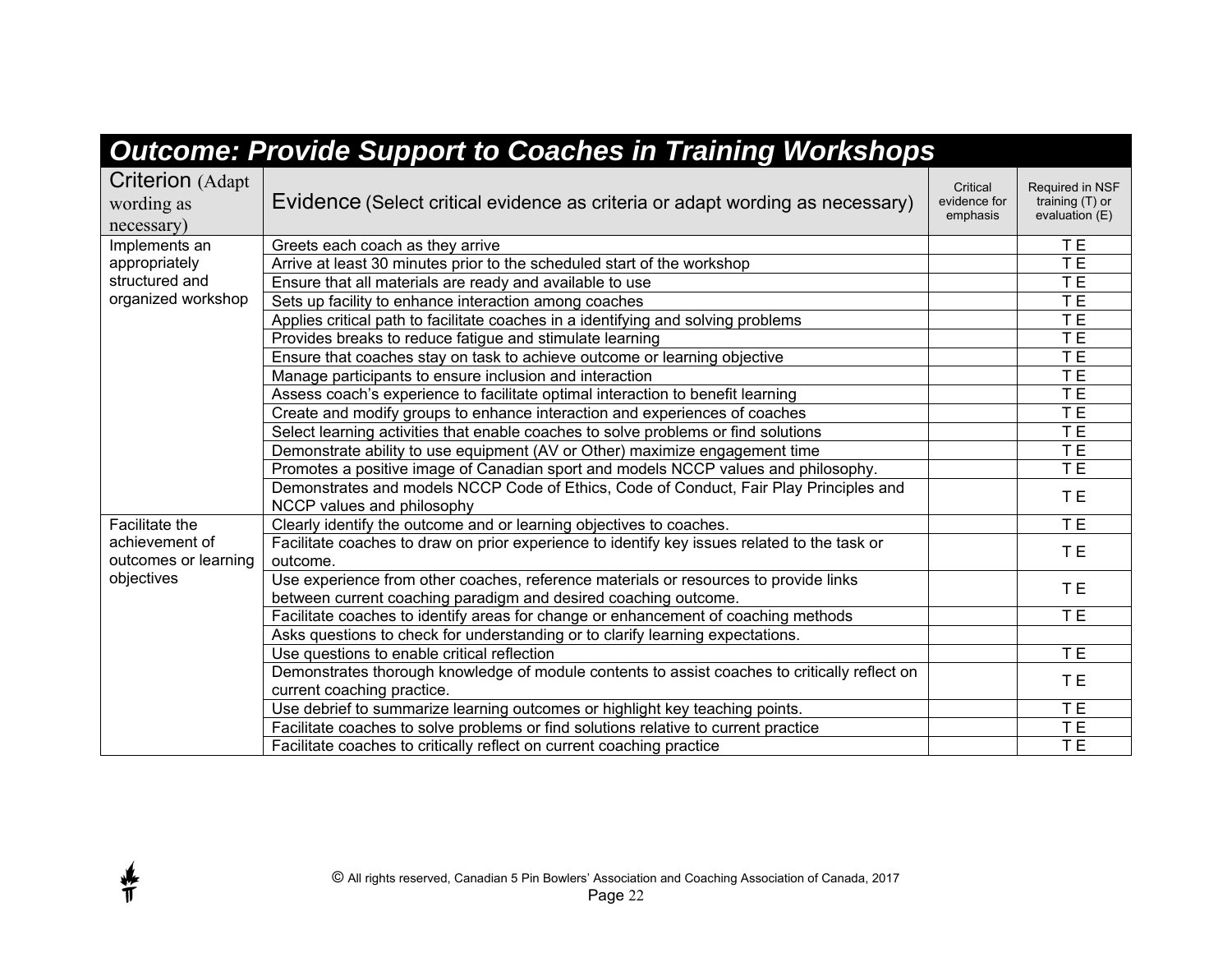|                                                     | <b>Outcome: Provide Support to Coaches in Training Workshops</b>                                       |                                      |                                                        |
|-----------------------------------------------------|--------------------------------------------------------------------------------------------------------|--------------------------------------|--------------------------------------------------------|
| <b>Criterion (Adapt</b><br>wording as<br>necessary) | Evidence (Select critical evidence as criteria or adapt wording as necessary)                          | Critical<br>evidence for<br>emphasis | Required in NSF<br>training $(T)$ or<br>evaluation (E) |
| Display appropriate                                 | Enable positive interaction among coaches                                                              |                                      | TE                                                     |
| communication and<br>leadership to                  | Manage group discussions to allow coaches appropriate opportunity to express ideas and<br>thoughts     |                                      | TЕ                                                     |
| enhance coach                                       | Apply learning activities that are appropriate to the stage of group development                       |                                      | TE <sub></sub>                                         |
| learning                                            | Sequence learning activities appropriately to enhance achievement of learning outcome or<br>objective. |                                      | T E                                                    |
|                                                     | Use of voice is loud enough for all coaches to hear                                                    |                                      | T <sub>E</sub>                                         |
|                                                     | Give clear explanations and provide opportunities for coaches to ask questions                         |                                      | T <sub>E</sub>                                         |
|                                                     | Selects position in relation to group to gain attention of all coaches                                 |                                      | T E                                                    |
|                                                     | Uses language that is respectful and promotes inclusion                                                |                                      | T E                                                    |
|                                                     | Provides opportunities to interact with all coaches based on individual needs                          |                                      | T E                                                    |
|                                                     | Provide opportunities for coaches to take a leadership role when interacting in group                  |                                      | TE                                                     |
|                                                     | Enable coaches to self manage their group activities                                                   |                                      | TE                                                     |
|                                                     | Adapt delivery to maximize different learning styles                                                   |                                      | TE <sub></sub>                                         |
|                                                     | Monitor coach interactions and learning activities to ensure that coaches are on task.                 |                                      |                                                        |
|                                                     | Facilitate an appropriate debrief to share learning outcomes or objectives.                            |                                      | TE <sub></sub>                                         |
|                                                     | Ensure that coaches promote NCCP philosophy and values when interacting with other<br>coaches          |                                      | T E                                                    |
| Manage                                              | Ensures that facilities are available and appropriate for workshop activities                          |                                      | T E                                                    |
| administrative                                      | Facilitate the coordination of enrolment in workshop                                                   |                                      | $\overline{\mathsf{T}}$ E                              |
| aspects of the                                      | Communicate changes or modifications to coaches prior to workshop                                      |                                      | T <sub>E</sub>                                         |
| workshop and NCCP                                   | Articulate NCCP structure and organization                                                             |                                      | T E                                                    |
|                                                     | Answer questions regarding NCCP and provide appropriate sources for more information                   |                                      | TE                                                     |
|                                                     | Ensures that coaches accurately complete profile forms                                                 |                                      | <b>TE</b>                                              |
|                                                     | Correctly complete NCCP course registration form and submit to appropriate organizing body             |                                      | TE <sub></sub>                                         |

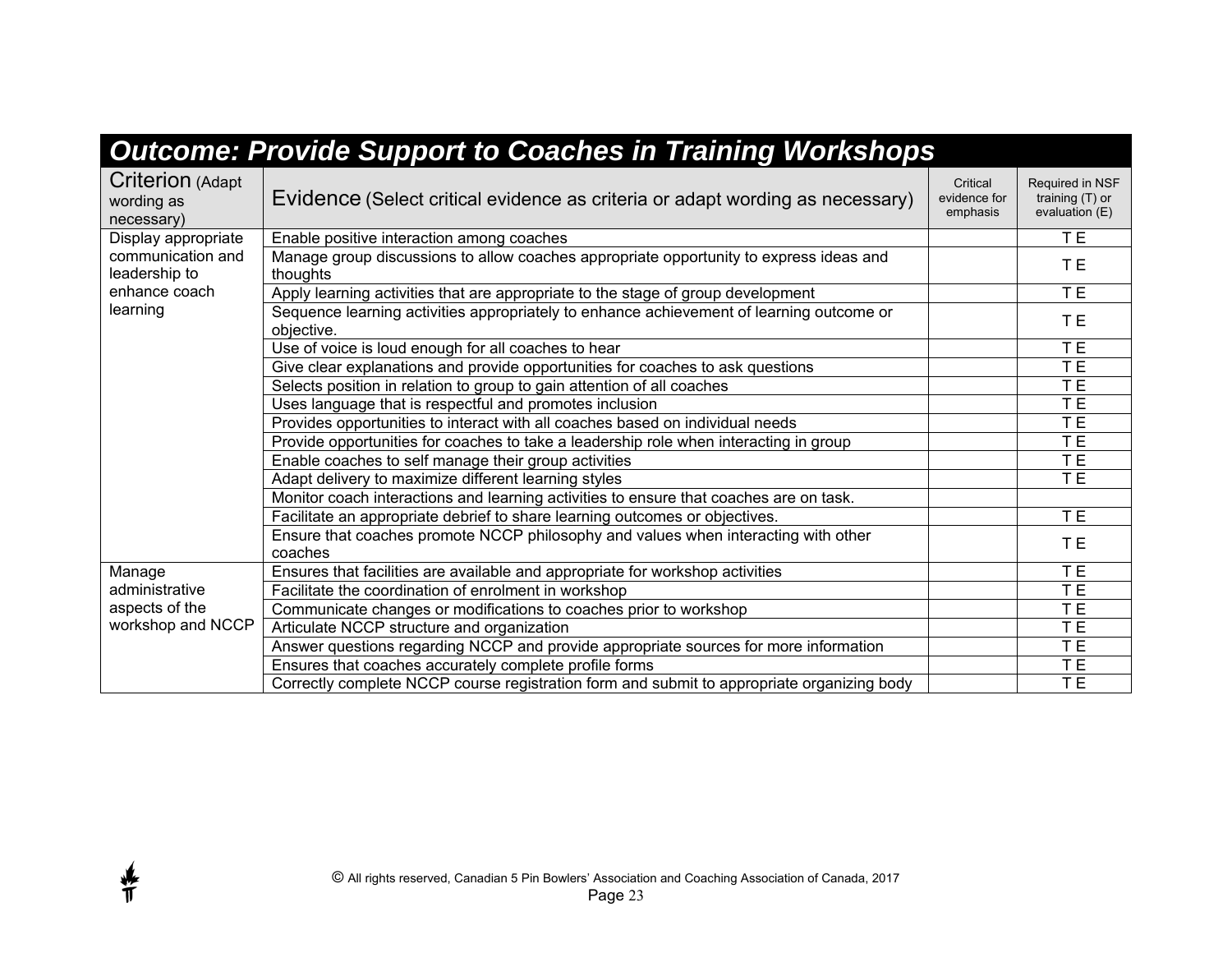| <b>Outcome: Evaluate Coaches for Certification</b>                      |                                                                                                                       |                                      |                                                      |  |  |
|-------------------------------------------------------------------------|-----------------------------------------------------------------------------------------------------------------------|--------------------------------------|------------------------------------------------------|--|--|
| Criterion (Adapt<br>wording as<br>necessary)                            | Evidence (Select critical evidence as criteria or adapt wording as necessary)                                         | Critical<br>evidence for<br>emphasis | Required in NSF<br>training (T) or<br>evaluation (E) |  |  |
| Manage<br>administrative and<br>logistical aspects of<br>the evaluation | Coordinates the exchange of the portfolio from the coach / instructor                                                 |                                      | TE <sub></sub>                                       |  |  |
|                                                                         | Evaluates portfolio items and identifies areas that are deficient                                                     |                                      | TE <sub></sub>                                       |  |  |
|                                                                         | Provides feedback to coach / instructor based on portfolio                                                            |                                      | TE                                                   |  |  |
|                                                                         | Ensures that the coach / instructor has evaluation standard prior to the observation                                  |                                      | TE                                                   |  |  |
|                                                                         | Schedules observation session with the coach / instructor (either live or through video)                              |                                      | TE                                                   |  |  |
|                                                                         | Clarifies expectations for the observed session (i.e. Skills taught, practice length, etc.                            |                                      | TE                                                   |  |  |
|                                                                         | Observes the coach / instructor and completes forms that gather evidence of achievement                               |                                      | TE                                                   |  |  |
|                                                                         | Facilitates a debriefing after the observation using debriefing guidelines                                            |                                      | TE                                                   |  |  |
|                                                                         | Submits a recommendation and action plan to the coach and to the P/TSO or NSO                                         |                                      | TE <sub></sub>                                       |  |  |
|                                                                         | Provides coach with sufficient feedback on progress at each stage of the certification process.                       |                                      | TE                                                   |  |  |
|                                                                         | Correctly complete NCCP course registration form and submit to appropriate organizing body                            |                                      | TE                                                   |  |  |
| Use appropriate                                                         | Interviews the coach prior to the observation to understand the context, purpose and                                  |                                      | TE <sub></sub>                                       |  |  |
| observation methods                                                     | expectations of the practice / lesson or other event that is to be observed.                                          |                                      |                                                      |  |  |
| to determine                                                            | Clarifies expectations for the evaluation with the coach / instructor prior to the observation                        |                                      | TE                                                   |  |  |
| achievement of                                                          | Ensures that the athletes / participants are aware of Evaluator role during the observation                           |                                      | T E                                                  |  |  |
| criterion.                                                              | Uses appropriate tools to gather information during the observation that will assist in                               |                                      | TE <sub></sub>                                       |  |  |
|                                                                         | determining the achievement of the criterion                                                                          |                                      |                                                      |  |  |
|                                                                         | Focuses attention on the coach rather than the observation tool.                                                      |                                      | TE                                                   |  |  |
|                                                                         | Takes notes or uses other notation to document critical elements in the observation                                   |                                      | TE                                                   |  |  |
|                                                                         | Observes from a position where coach / instructor can be seen and heard where appropriate.                            |                                      | TE                                                   |  |  |
|                                                                         | Intervenes in the observation if athlete or participants are clearly at risk by coach / instructors<br>action.        |                                      | TE <sub></sub>                                       |  |  |
|                                                                         | Models behaviour that is consistent with the NCCP code of ethics during the observation                               |                                      | T E                                                  |  |  |
|                                                                         |                                                                                                                       |                                      |                                                      |  |  |
| Correctly interpret<br>the verification of                              | Verifies the extent to which specific evidences were observed during the evaluation based on<br>sport specific matrix |                                      | T <sub>E</sub>                                       |  |  |
| evidences to identify                                                   | Uses objective data obtained during the evaluation to assist in verifying evidence of                                 |                                      |                                                      |  |  |
| evaluation of                                                           | achievement.                                                                                                          |                                      | TE.                                                  |  |  |
| criterion                                                               | Interprets correctly the quality of evidence that was observed.                                                       |                                      | TE <sub></sub>                                       |  |  |
|                                                                         | Clearly identifies the tolerance of evidences that are necessary to achieve the criterion                             |                                      | T E                                                  |  |  |
|                                                                         | Identifies evidences that may need to be clarified or checked during the debrief session                              |                                      | T <sub>E</sub>                                       |  |  |
|                                                                         | Engages the coach in a debrief to verify evidences that may not have been clearly observed<br>during the evaluation   |                                      | T E                                                  |  |  |

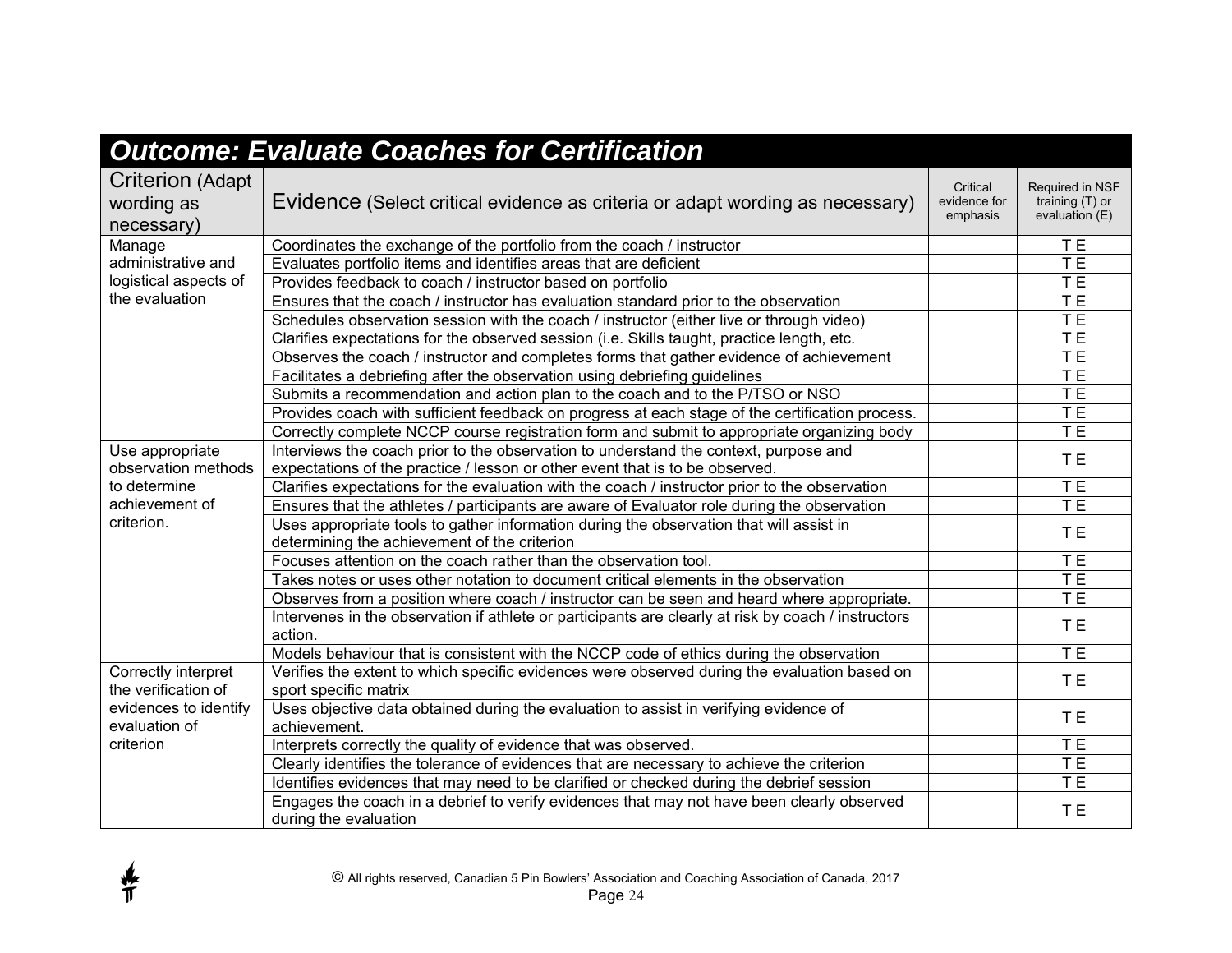| <b>Outcome: Evaluate Coaches for Certification</b>                                                   |                                                                                                                                     |                                      |                                                        |  |  |
|------------------------------------------------------------------------------------------------------|-------------------------------------------------------------------------------------------------------------------------------------|--------------------------------------|--------------------------------------------------------|--|--|
| <b>Criterion (Adapt</b><br>wording as<br>necessary)                                                  | Evidence (Select critical evidence as criteria or adapt wording as necessary)                                                       | Critical<br>evidence for<br>emphasis | Required in NSF<br>training $(T)$ or<br>evaluation (E) |  |  |
|                                                                                                      | Analyzes whether the coach / instructor meets expectations based on the overall intent of the<br>criterion being evaluated          |                                      | T E                                                    |  |  |
|                                                                                                      | Identifies specific elements within the evaluation that could be improved or enhance                                                |                                      | T E                                                    |  |  |
| Facilitate coach<br>debrief to verify<br>evidences, provide<br>feedback and create<br>an action plan | Schedules a debrief / interview to discuss evaluation                                                                               |                                      | T E                                                    |  |  |
|                                                                                                      | Asks questions to facilitate the coach / instructor to identify feelings, thoughts, and<br>perceptions of the evaluation            |                                      | T E                                                    |  |  |
|                                                                                                      | Uses questions to enable to coach / instructor to critically reflect on evaluation standard.                                        |                                      | TE <sub></sub>                                         |  |  |
|                                                                                                      | Uses tools and or objective data to facilitate coach to critically reflect on evaluation standard.                                  |                                      | TE                                                     |  |  |
|                                                                                                      | Provide feedback that is positive and identifies strengths observed during the evaluation.                                          |                                      | TE.                                                    |  |  |
|                                                                                                      | Provide feedback that identifies areas for improvement and how improvements can be made.                                            |                                      | TE <sub></sub>                                         |  |  |
|                                                                                                      | Facilitates coach in creating an action plan that continues profession development in sport                                         |                                      | TE <sub></sub>                                         |  |  |
|                                                                                                      | Uses active listening by maintaining appropriate body language, eye contact and verbal<br>prompts.                                  |                                      | TE <sub></sub>                                         |  |  |
|                                                                                                      | Ensures that debrief focuses on achievement of sport-specific standard, and not personal<br>criticism, or personal bias.            |                                      | T E                                                    |  |  |
|                                                                                                      | Models professional qualities that are consistent with the NCCP code of ethics during the<br>observation                            |                                      | TE <sub></sub>                                         |  |  |
|                                                                                                      | Facilitates coach to recognize areas for improvement and enables the coach to select an<br>optimal option for ongoing development.  |                                      | TE <sub></sub>                                         |  |  |
|                                                                                                      | Documents a summary of the evaluation process that clearly identifies areas for improvement<br>and actions for ongoing development. |                                      | T E                                                    |  |  |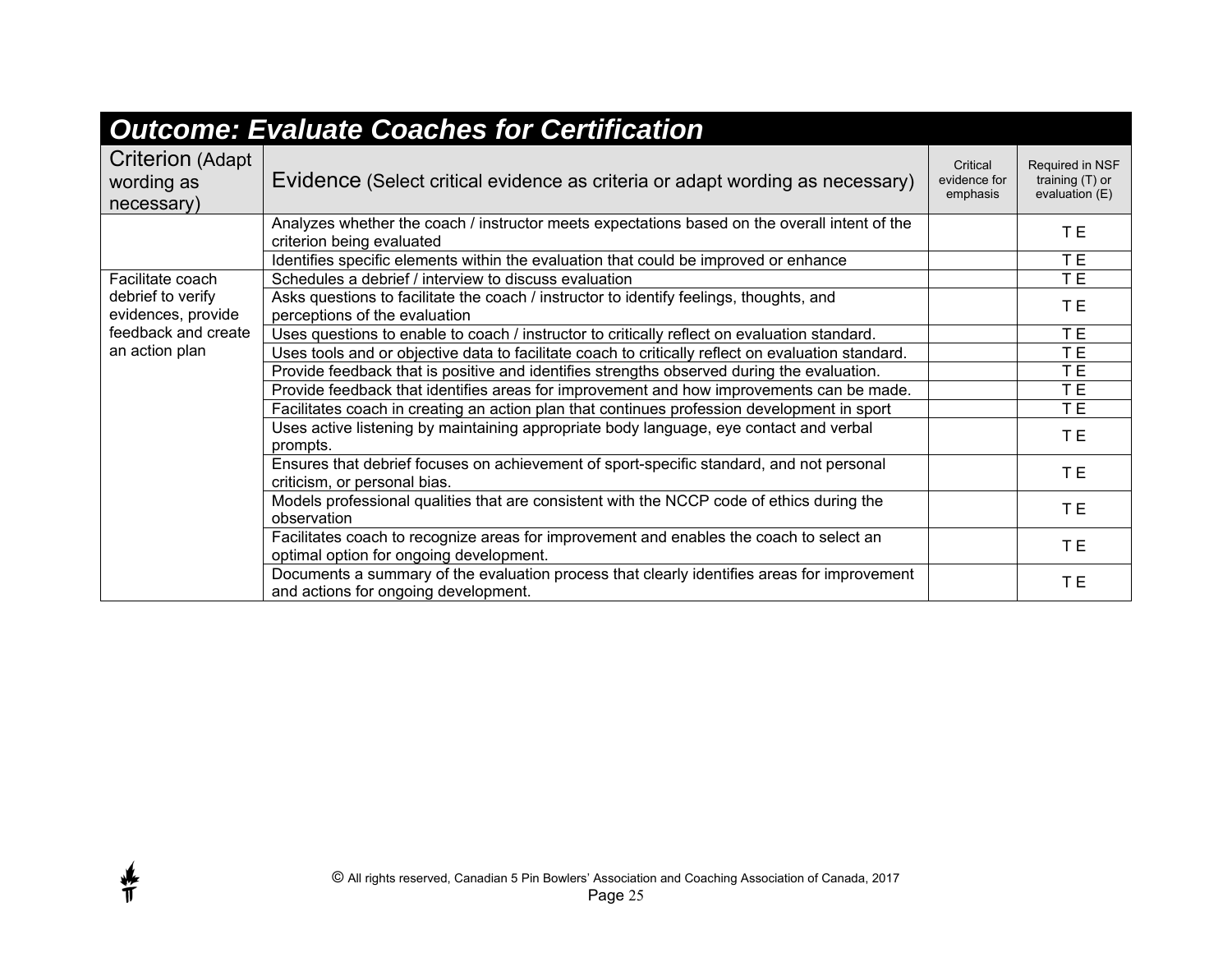#### **Appendix F 5 Pin Bowling Participant Development Model**



许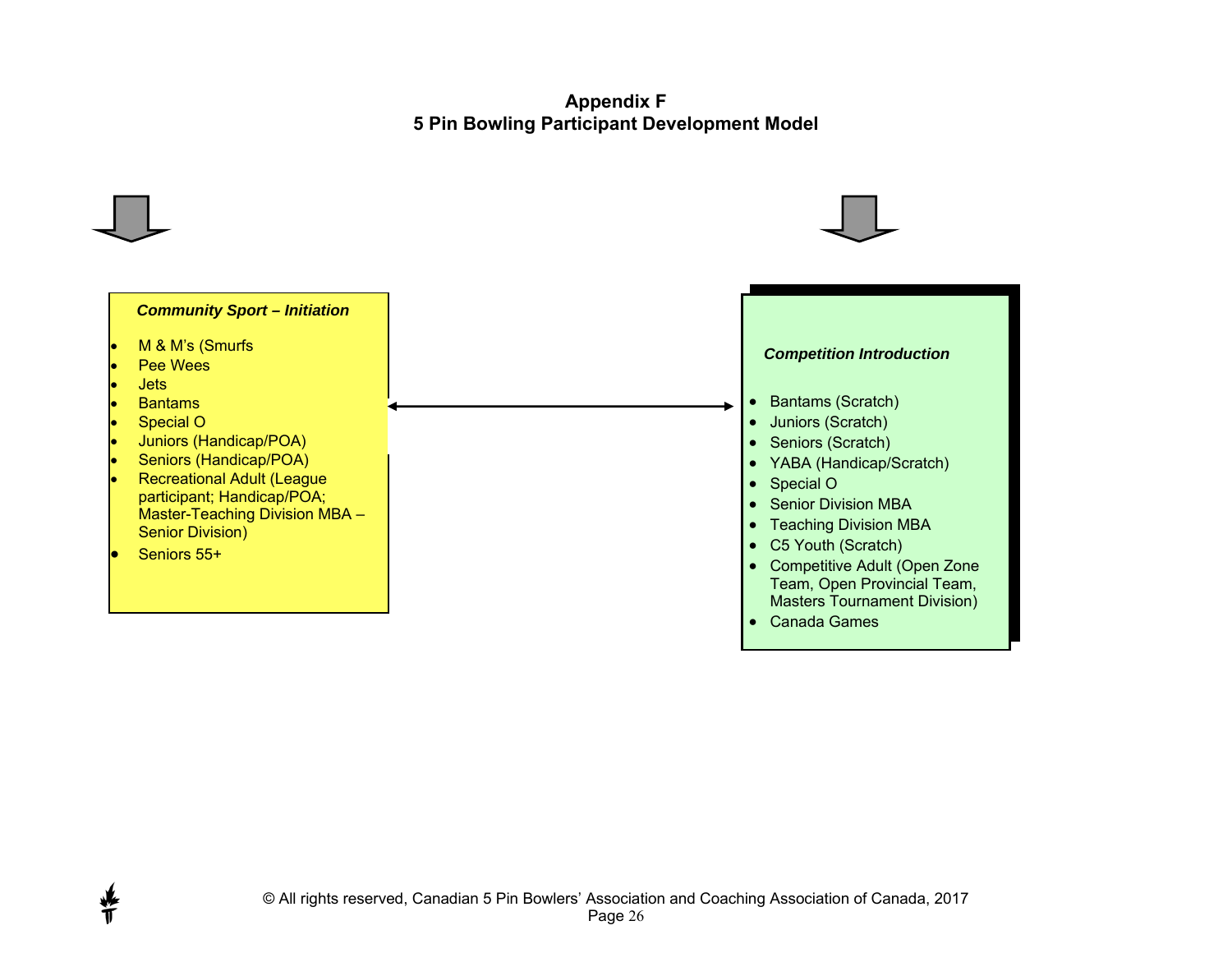

∯



## **Appendix G 5 Pin Bowling Coach Development Model**

| <b>Community Sport Instructor</b>                                                                                               | <b>Competition - Intro</b>                                                                     |
|---------------------------------------------------------------------------------------------------------------------------------|------------------------------------------------------------------------------------------------|
| <b>Learn to Bowl Coach</b>                                                                                                      | <b>Competition-Intro Coach</b>                                                                 |
| Trained                                                                                                                         | <b>Trained</b>                                                                                 |
| This instructor is involved in teaching the basic<br>fundamental skills to children from a bank of pre-<br>designed activities. | This coach is involved in the competition based<br>development program.                        |
| Coaching professional development program used by<br>coaches at the Learn to Bowl stage.                                        | Coaching program targeted to coaches in the competitive<br>level at provincial/national level. |
|                                                                                                                                 | This coach is working with elite high performance athletes.                                    |
|                                                                                                                                 | <b>Competition Intro Coach</b>                                                                 |
|                                                                                                                                 | <b>Certified</b>                                                                               |
|                                                                                                                                 | Certification granted upon successful evaluation.                                              |

*Competition – Intro Coach*

#### **Professional Development**

Learning experiences designed to further the education, experience, and development of the Competition Intro **Coach**